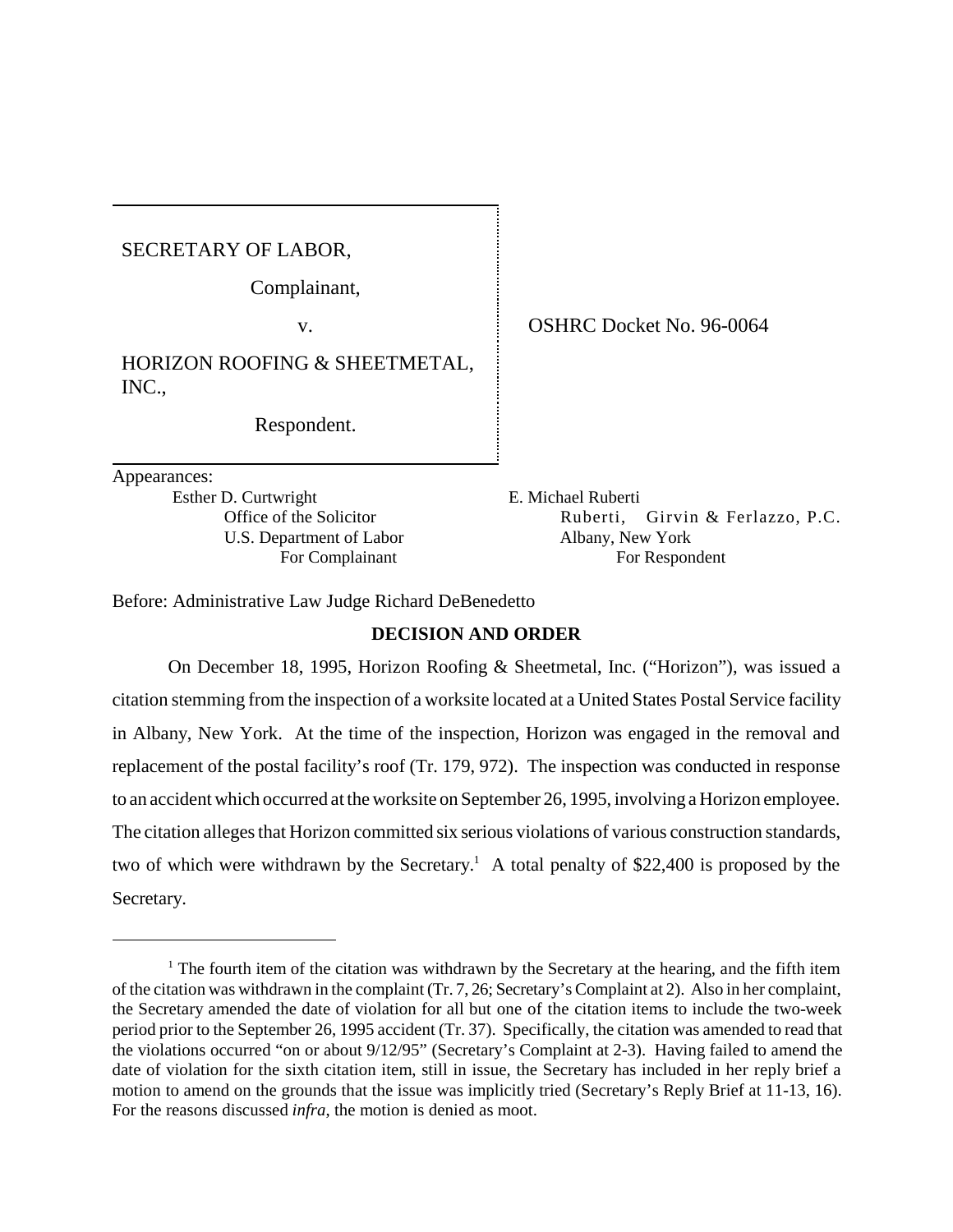#### **THE WORKSITE**

Horizon was hired to remove and replace the postal facility's roof, its size estimated to be equivalent to seven football fields (Tr. 179, 1257). The existing roof consisted of three layers, each of which required a different means of removal and, in some cases, disposal. The first layer was composed of round stone or gravel, also known as "ballast"; the second layer was composed of insulation material similar to Styrofoam, known as "Dow board"; and the third layer was composed of "two-ply" asphalt and paper, known as "skins" or "built-up roof" (Tr. 21, 179, 393-94, 507-08, 686-87, 973, 994-95, 1168, 1170-71; Judge's Exhibit A & Exhibit R-7). The removal of these materials was performed by Horizon's "ripping" crew of 8 to 14 employees who worked on the roof about 100 feet ahead of Horizon's reroofing crew (Tr. 91-92, 456-57, 500, 973-74, 1083, 1186-87, 1203, 1387).

At the time of the accident, Horizon was working on the roof at the rear of the postal facility, directly above the loading dock area (Tr. 12, 768-69, 851; Exhibit C-1). In this area, Horizon installed two chutes at the edge of the roof to facilitate the removal of the roofing materials; a metal chute was designated for the disposal of stone, and a debris chute was designated for the disposal of Dow board, skins, and other non-stone debris (Tr. 418, 730, 975-82; Exhibit C-1). All the violations at issue deal solely with the debris-chute work area. The debris chute consisted of a 36 inch diameter, 24-foot-long black pipe chained to three wooden planks which surrounded the pipe's opening at the edge of the roof (Tr. 19-20, 977; Exhibits C-1, C-3 & R-13). Two to four dumpsters were positioned in the area underneath the debris chute, and a rope tied to the end of the chute allowed Horizon to reposition it over any one of the dumpsters as needed (Tr. 352-55, 505-06, 612, 693, 695-97, 898, 918, 1400; Exhibits C-1 & R-13).

Due to the size of the roof, Horizon completed its work in sections (Tr. 456, 1141, 1146). After removing the roof's first layer by shoveling the stone into wheelbarrows, then transporting the wheelbarrows to the metal chute for disposal, the ripping crew removed the Dow board insulation using shovels or a machine known as a "rhino" which lifted the Dow board in varying-sized pieces (Tr. 353, 394, 416, 521, 685-88, 974-75, 1191-92; Exhibit C-6). Pieces of Dow board measuring less than two feet by two feet were placed or swept onto large sheets of plastic ranging in size from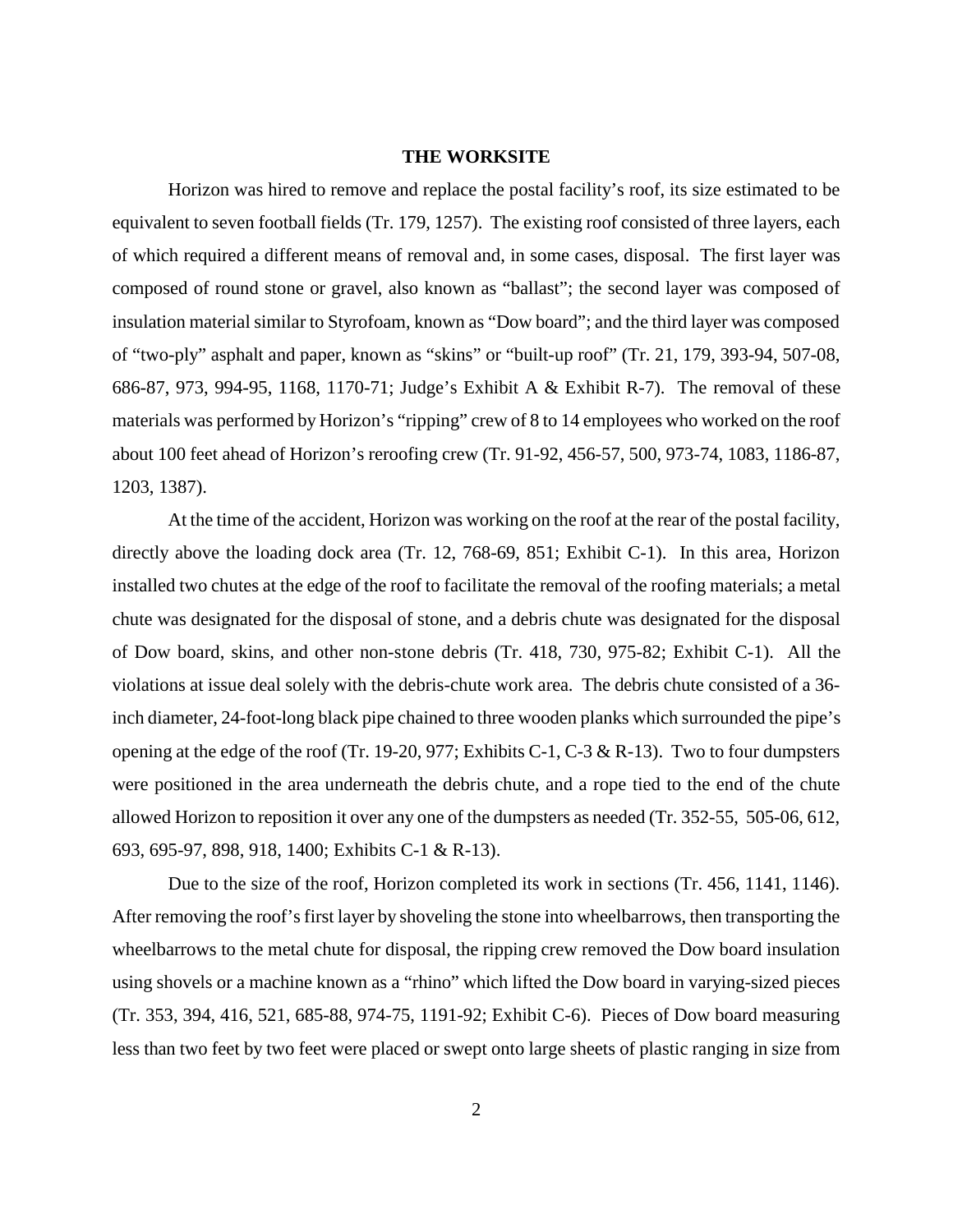10 feet by 10 feet to 20 feet by 100 feet; once full, each sheet was bundled and tied, then transported to the debris chute for disposal (Tr. 179-80, 482-83, 506, 692-93, 704-07, 985, 1126, 1165, 1195, 1317, 1357-58; Exhibits C-4, C-6 & R-1).<sup>2</sup> The size of the bundles varied, but the average bag was estimated to be about 12 to 14 feet long, 3 to 4 feet wide, and 4 to 5 feet high (Tr. 1129-30, 1282-83; Exhibit  $C-4$ ).<sup>3</sup>

According to the ripping crew supervisor, the bundles of Dow board insulation were sometimes transported to the debris-chute area by a wheeled "balloon" cart or a fork-lift type piece of a equipment known as an "insulation fork" (Tr. 298, 371-72, 712-14, 946-47, 960-61, 966-67, 985-86, 1153-54, 1194; Exhibit C-6). When these methods proved to be inefficient, the bundles were simply dragged along the roof surface to the debris-chute area (Tr. 30, 985-86, 1038-39, 1154, 1282, 1317). Depending upon its size, one to four employees participated in dragging a bundle of Dow board to the debris chute (Tr. 153, 399, 519, 561, 709, 1127, 1155, 1196, 1283, 1288, 1332-33). The final step of the roof's removal required the ripping crew to use a cutting machine to lift the built-up roof or "skin" in sections measuring two feet by two feet, or larger (Tr. 506, 523, 619, 994- 95, 1138, 1151, 1171, 1193). The skins were then placed onto a wheelbarrow and transported to the debris-chute area for disposal (Tr. 521-22, 995-96, 1138, 1151, 1317, 1319-20).

It is undisputed that during the period in question, Horizon assigned one of its employees, Giuseppe Correra, to work inside the dumpsters that were placed under the debris chute for the purpose of leveling the debris inside each dumpster (Tr. 52-54, 73, 405, 408, 449-50, 506, 623, 1027, 1133, 1213-14,1218).<sup>4</sup> Whenever debris was to be removed from the roof, he was given a verbal

<sup>&</sup>lt;sup>2</sup> Pieces of Dow board measuring two feet by two feet or larger were stockpiled on the roof, then placed on pallets for Northville Supply, a salvaging company which compensated Horizon for the insulation; Horizon removed the pallets of insulation from the roof using a huge forklift known as a "lull" (Tr. 443-44, 622, 766, 1052-54, 1132, 1265, 1358).

 $3$  Estimates of the weight of an average bundle of Dow board insulation varied greatly from 35 to 500 pounds (Tr. 29, 52, 258, 561-64, 1068, 1332; Exhibit R-1). Several witnesses, including the compliance officer, described the Dow board as a lightweight material (Tr. 21, 442, 563, 985, 1057, 1317; Exhibit R-7).

<sup>&</sup>lt;sup>4</sup> His other duties included repositioning the debris chute over the dumpsters, directing traffic in the area, and returning the large sheets of plastic, often disposed of along with the Dow board insulation, to the workers on the roof (Tr. 734-35, 1027, 1214-16, 1234, 1317-18).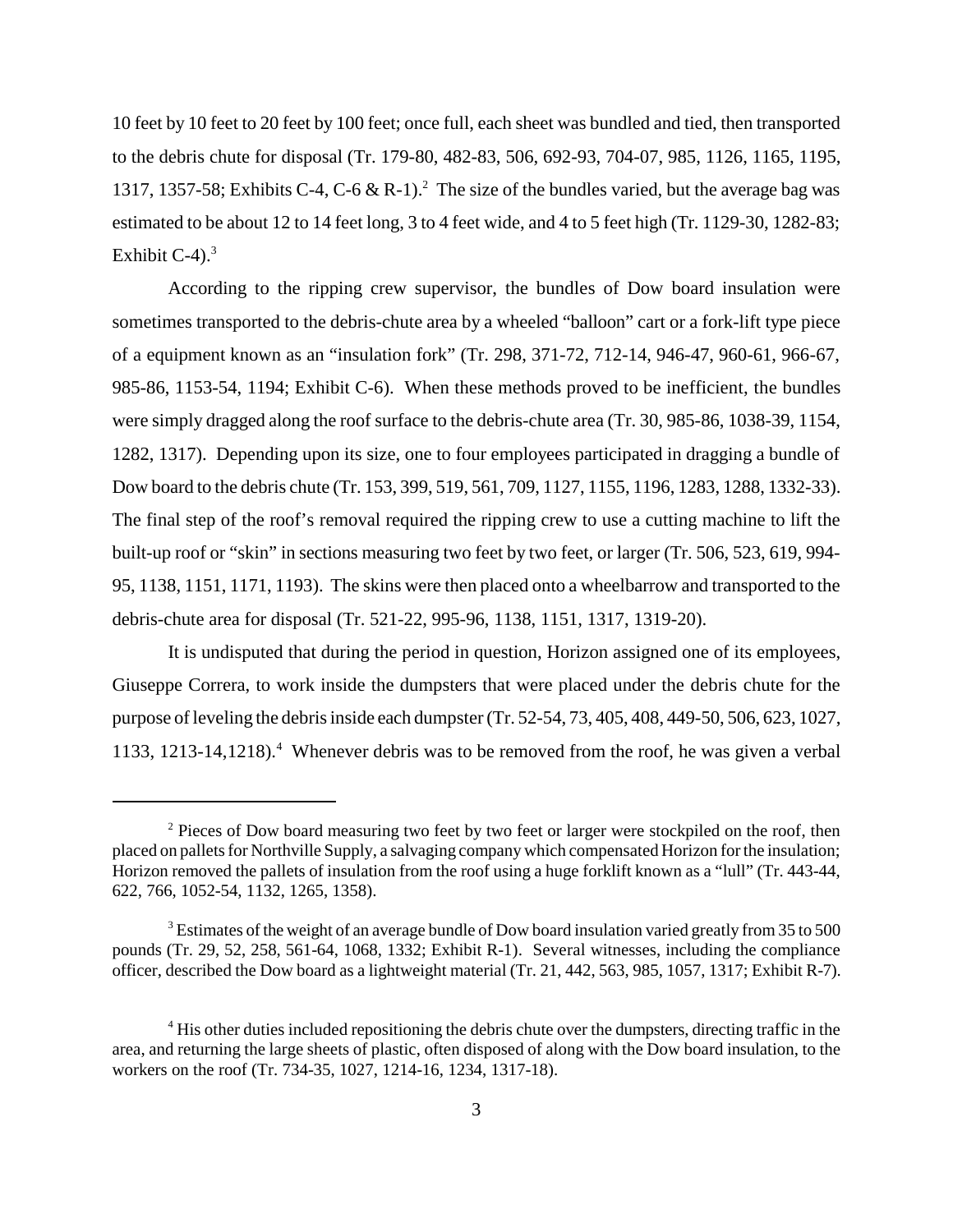"heads up" warning by the employee stationed at the top of the debris chute, signaling him to move away from the chute opening (Tr. 508-09, 524, 1028-31, 1133, 1163; Exhibit R-1). On September 26, 1995, Correra was inside one of the dumpsters when he was struck, allegedly without warning, by some roofing materials, sustaining unspecified injuries to his neck, back, and arm (Tr. 34-35, 53, 379-80, 569-70, 652-53, 655, 1378-79). On September 27, 1995, the compliance officer began his inspection of the worksite (Tr. 9).

#### **USE OF THE DEBRIS CHUTE**

Under the first item of the citation, the Secretary alleges that Horizon violated 29 CFR § 1926.252(a) by failing to use an enclosed chute where materials were dropped more than 20 feet to points lying outside the exterior walls of the building. The Secretary contends that Horizon employees threw or pushed bundles of roofing debris directly over the edge of the roof instead of using the debris chute. It is undisputed that the roof in this area was 32 feet above the ground (Tr. 20, 119).

Having no personal knowledge of the cited condition, the compliance officer based his testimony on information he learned from Horizon employee Correra (Tr. 39-40, 47-48, 50-52, 63, 69, 108-10; Exhibit R-1).<sup>5</sup> Given the limited scope of the compliance officer's testimony, the Secretary relies upon the testimony of Correra, as well as that of Horizon employees Keuten and Rehm, and postal employees Leon Jasinski and Harvey Martel, to establish her claim of violation under this citation item. Resolving the issues presented here, and indeed throughout much of this case, hinges largely upon determining the credibility of these five witnesses, as well as that of the principal witnesses who appeared for Horizon.

<sup>&</sup>lt;sup>5</sup> In developing his recommendation regarding the issuance of the subject citation, the compliance officer also apparently relied upon statements he obtained from several postal employees, as well as the statements of two Horizon employees, Gerald Keuten and Ed Rehm, which he received from a representative of the local roofer's union (Tr. 80, 289-91, 293-94, 296-97, 301-02). However, any references made by the compliance officer to the content of these statements were stricken from the record as hearsay (Tr. 38, 48, 72, 79-80, 96-105, 290-91, 296-97). Keuten and Rehm, as well as two of the postal employees interviewed by the compliance officer, appeared as witnesses for the Secretary and their testimony is considered *infra*.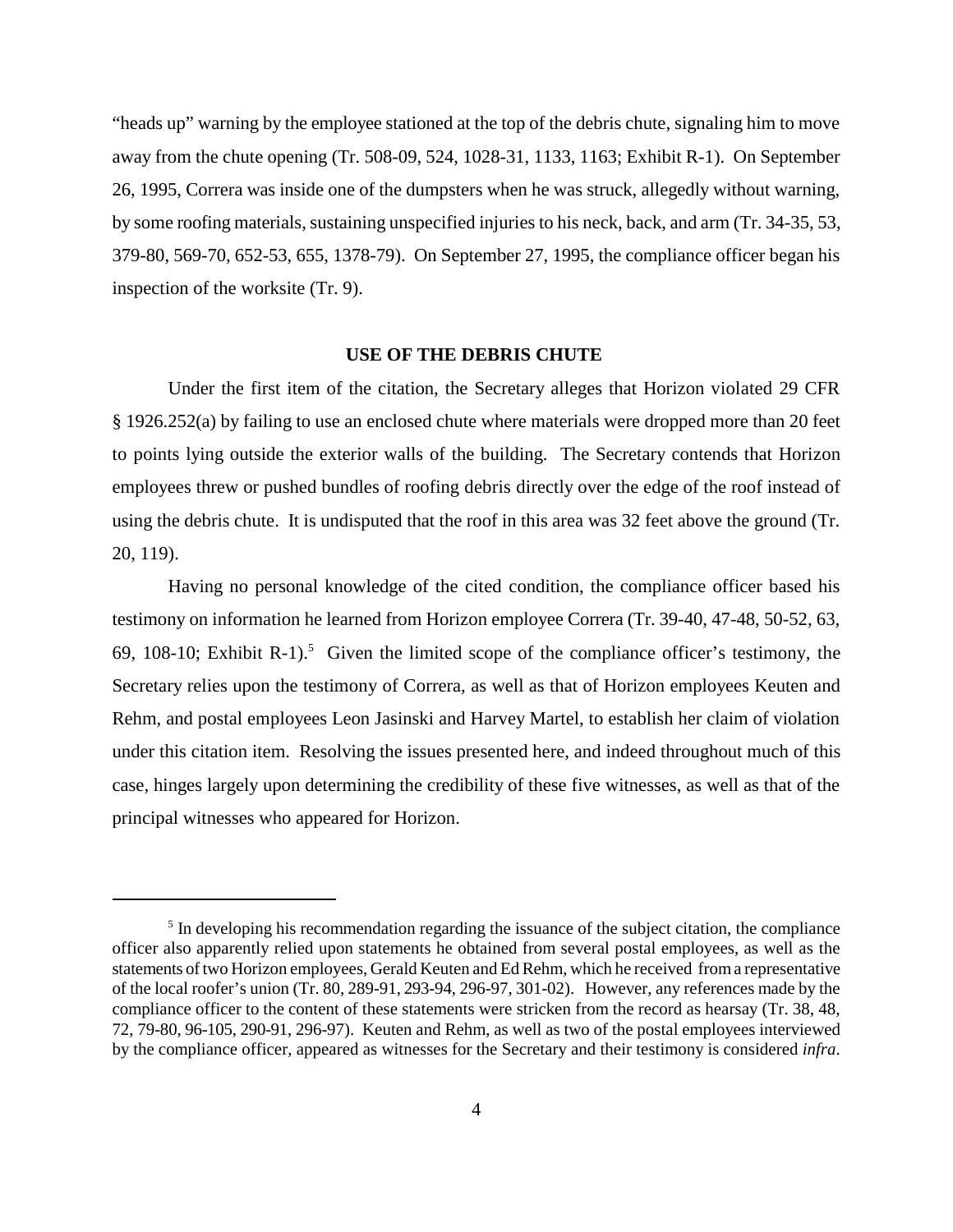All three Horizon employees who appeared for the Secretary — Keuten, Correra, and Rehm — testified that bundles of debris were thrown directly from the edge of the roof in the area of the debris chute at the rear of the postal facility; Correra and Rehm admitted to engaging in this practice themselves (Tr. 399-400, 410, 420, 458-60, 506, 520, 565, 640, 714-15). Correra worked for Horizon at the postal facility for about seven weeks prior to his accident; Keuten and Rehm each worked at the postal facility for only three days prior to the accident (Tr. 391-92, 504, 698).<sup>6</sup>

Horizon validly argues that for different reasons, both Keuten and Correra were biased against their former employer. At the hearing, Keuten's enmity towards Horizon was plain. By his own admission, Keuten quit working for the company after only three days because he felt "harassed" by his co-workers, who apparently considered him unable and unwilling to work as hard as they did on the roof (Tr. 407, 462-67). Horizon's ripping crew supervisor, Michael Lailer, confirmed that Keuten struggled with his work assignment and was subject to verbal abuse by the other employees who believed Keuten was not "pulling his weight" (Tr. 1014-20). Keuten also admitted that he was directed by his union representative (who informed him about the employment opportunity with Horizon) to attempt to organize Horizon's employees; his efforts, which were unsuccessful, apparently contributed to the resentment he experienced from his fellow employees (Tr. 414, 421-23, 463-64, 466-67). Upon quitting, Keuten testified that he told Lailer, "I don't need this crap. I quit. The hell with you guys." (Tr. 466).

Similarly, Correra was both defiant and evasive at the hearing, his testimony seemed colored by his accident experience, and by the fact that Horizon had openly accused him of fabricating his injuries (Horizon's Post-Hearing Brief at 16, 31-18).<sup>7</sup> His failure to respond to basic questions about the accident demonstrated a self-serving unwillingness to be forthcoming:

A (Correra): I felt a heavy object hit.

Q (Mr. Ruberti): Your upper back, middle back, lower back?

<sup>&</sup>lt;sup>6</sup> Keuten actually reported for work at the postal facility on September 27, 1995, his fourth day of employment with Horizon, but quit after only a couple of hours (Tr. 407, 418).

 $<sup>7</sup>$  It is noteworthy that Correra did not file a personal injury lawsuit against Horizon, but against</sup> Edgewater Services Company, Ltd., which he contends "supervised and directed" his work at the postal facility (Tr. 584-87; Exhibit R-9). It is not clear from the record what services Edgewater may have provided at the worksite or what connection, if any, the company had with Horizon (Tr. 590).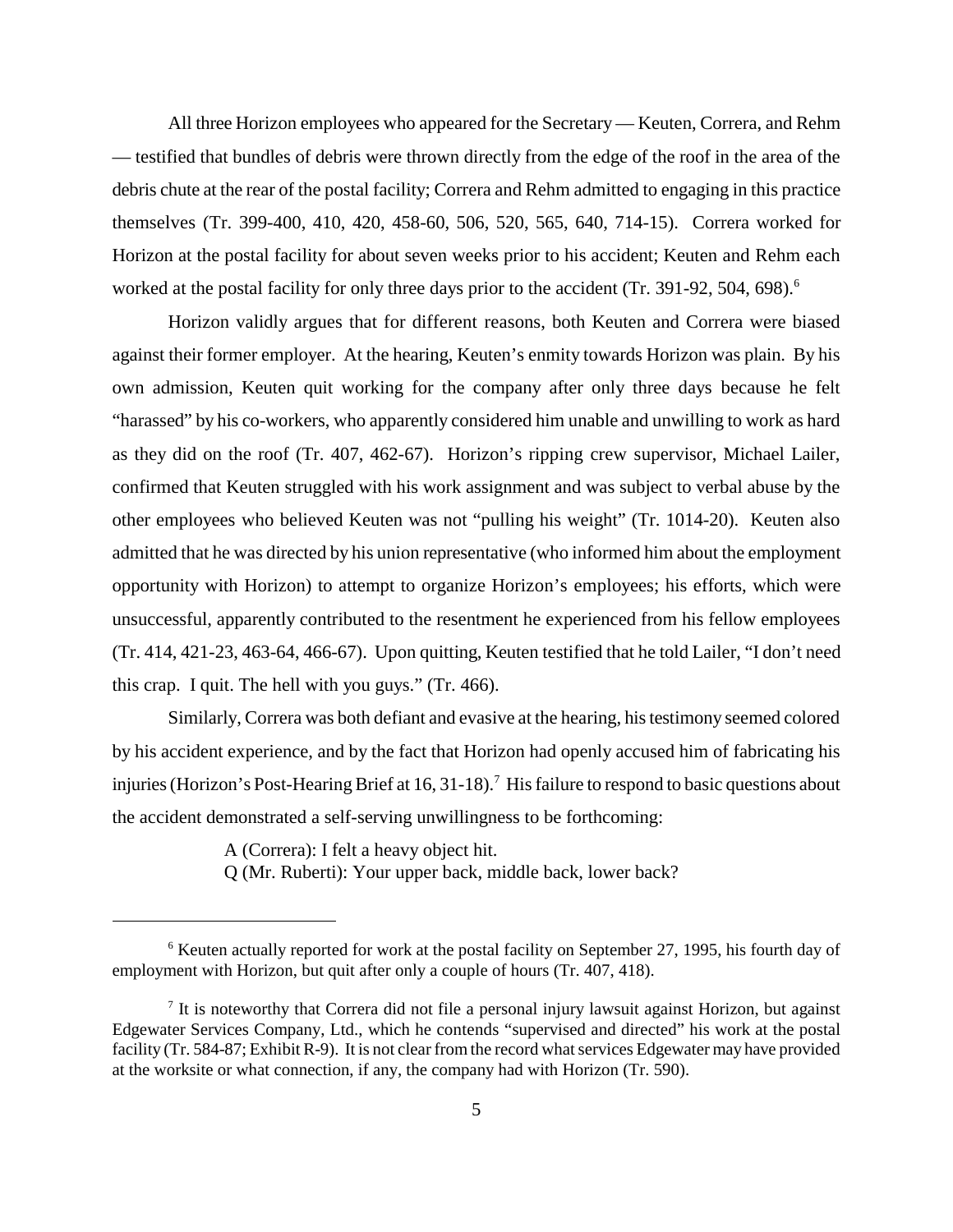A: My whole entire body.

Q: ....What position were you in at the point in time you felt this weight?

A: I have no idea what position I was in.

- Q: Maybe I confused you. Were you standing erect? Were you bent over? Were you lying down?
- A: No, I don't know what position I was in. $8$

 $*$   $*$   $*$ Q (Mr. Ruberti): What happened once you arrived at the Albany Medical Center? A (Correra): I believe they took some tests.

Q: Did you see a doctor?

A: There was a doctor there, yes.

Q: Okay. Did he or she examine you?

A: Yes.

Q: Was it a male or female?

A: I have no idea who it was.

Q: You don't know if it was a male or a female?

A: Right.

Q: So...the doctor examined you, correct?

A: Yes.

Q: Now, what treatment were you given at the hospital?

A: I have no idea.

- Q (Judge DeBenedetto:) Now, look, I would assume that when you were working in the dumpster, you were standing up on your two feet. Is that correct?
- A (Correra): I could have been standing up. I could have been bending over, throwing material around. I don't know what I was doing.
- Q: All right. Now, you were either standing up....or you were positioned so that you were spreading material around?

A: Correct.

Q: Trying to make space for the other material that you would expect to be coming down?

A: Correct.

Q: Is that the situation?

A: Yes.

Q: All right. So you weren't lying down, were you?

A: No.

Q: Okay. So if something struck you, it couldn't have come from the floor of the dumpster, could it?

A: No.

Q: It had to come from the above the height of the dumpster.

A: Yes.

(Tr. 654-55).

<sup>&</sup>lt;sup>8</sup> When questioning on this issue was taken up by the judge, Correra's answers became more responsive: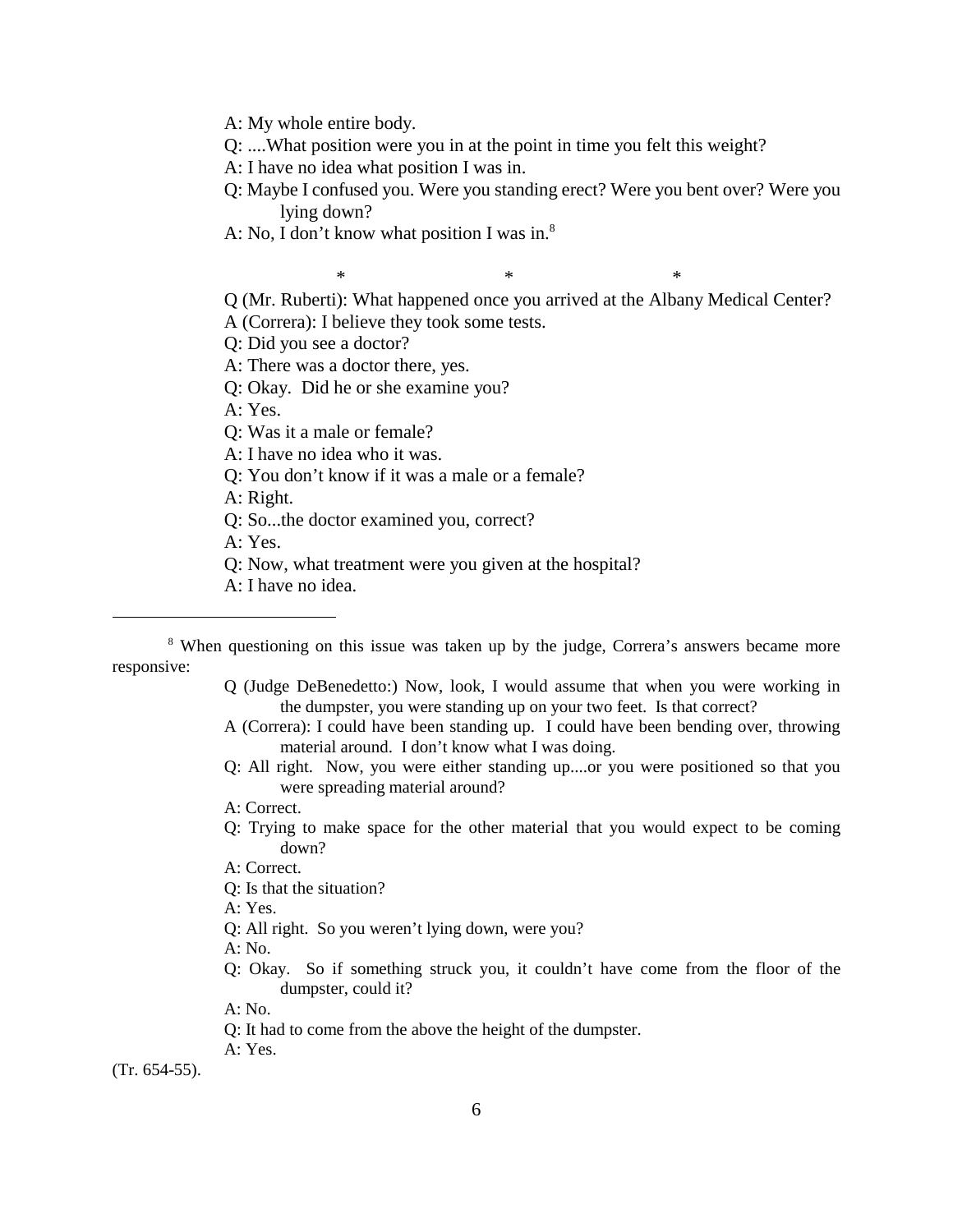Q: Did you leave with any medications?

A: I have no idea.

Q: Did you leave with any prescriptions?

A: I don't recall.

Q: When did you leave the hospital?

A: The same day.

Q: How long were you in the hospital?

A: I have no idea.

Q: You don't know if you were in there 23 hours or 1 hour?

A: No.

(Tr. 653-54, 658-59).

The testimony of employees Keuten and Correra regarding Horizon's failure to use the debris chute is troubling for additional reasons. Contrary to Keuten's testimony that he participated in preparing Dow board insulation for disposal on two of the three days he worked for Horizon, ripping crew supervisor Lailer testified that Keuten was assigned to work only in the metal chute area, gathering stone for disposal (Tr. 396-98, 416-17, 1010-13, 1057-58, 1330). This is consistent with Keuten's own personal log of his daily work activities which reflects that on the two days in question, September 25 and 26, 1995, he performed "rock" work, not Dow board insulation removal or disposal (Tr. 426-27, 429-30, 540-43, 545-46, 548-49; Exhibit R-8). His work assignment placed Keuten about 400 feet away from the debris chute, and he was unable to identify or describe any of the employees he claims to have witnessed throwing debris from the roof in that area (Tr. 400, 420- 21, 438, 1015).

Although Correra claimed that he both witnessed and participated in throwing bundles of debris from the roof's edge, the record establishes that he was specifically assigned to the area *beneath* the debris chute and, therefore, would have been working on the ground and not on the roof, whenever disposal was taking place (Tr. 1387). When asked to describe his job duties at Horizon, he testified that he was "...in charge of being down in the dumpster...[and] also in charge of taking care of the stones in the dump truck"(Tr. 505, 509). Ripping crew supervisor Lailer confirmed that he specifically assigned Correra to be "the man on the ground", working in the areas beneath both chutes, disbursing materials inside the dumpsters and the dump truck, and repositioning the chutes as necessary (Tr. 1024-28, 1066). In addition, two Horizon employees who worked in the debris chute area during the period in question testified that Correra worked on the roof only at the front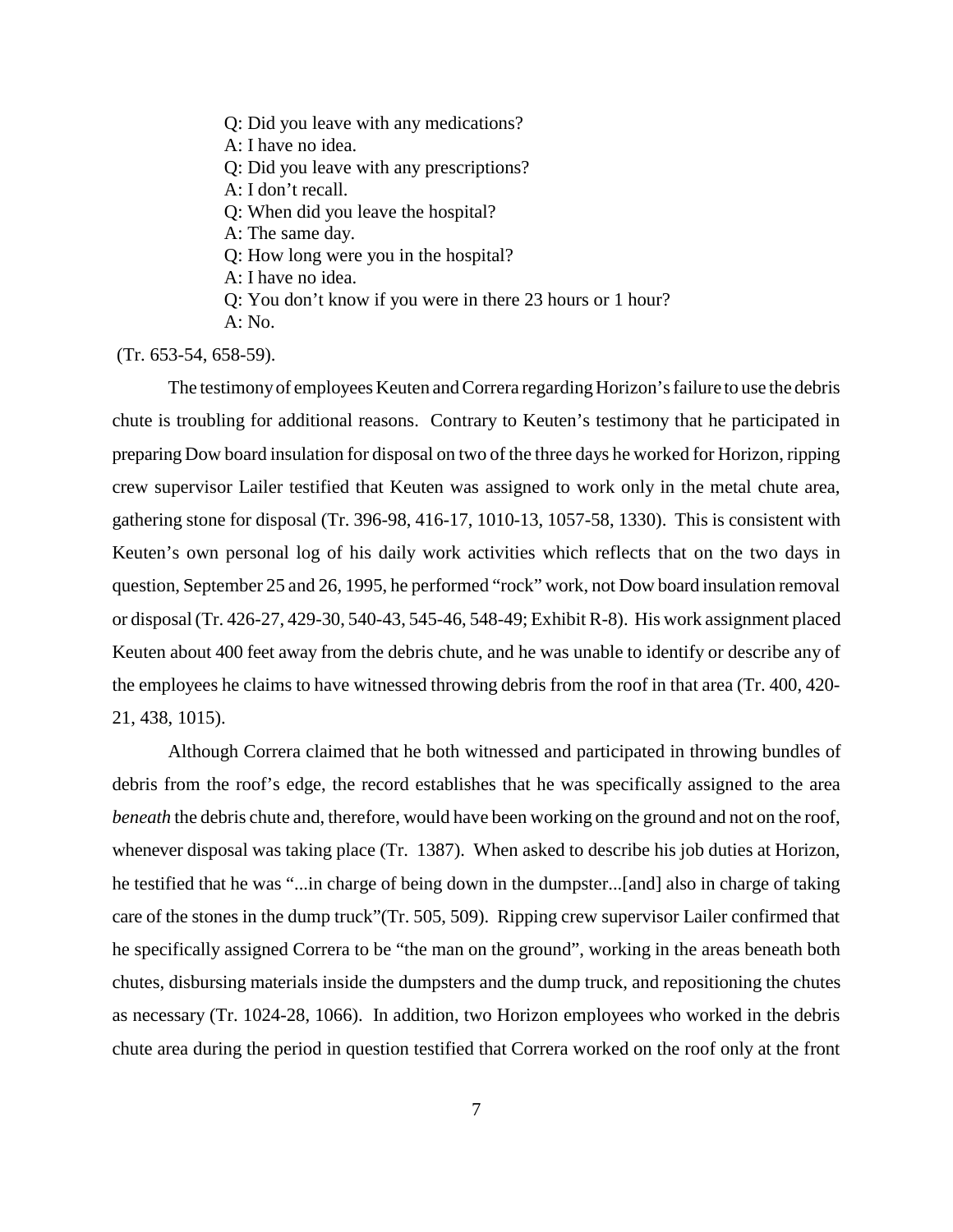of the postal facility, not at the rear where the violations are alleged to have occurred (Tr. 1322-24, 1374-75, 1387, 1404-05).

If, as Correra claims, he participated at the start of each workday in gathering roofing materials in *preparation* for disposal, it would obviously have been impossible for him to also participate in the actual *disposal* of these materials while performing his assigned duties on the ground (Tr. 506, 513, 516-18, 569). As his own testimony indicates, disposal did not begin until he was "sent down" to the dumpster area (Tr. 518, 568-69). Moreover, the very fact that Correra's duties included repositioning the debris chute over each dumpster as they became full suggests that the chute was actually being used to dispose of roofing materials (Tr. 612-14). <sup>9</sup> Like Keuten, Correra was also unable to identify any of the employees he claims to have witnessed throwing debris off the roof (Tr. 524, 629-30, 641). Thus, given their work assignments and manifest disdain for their former employer, neither Keuten nor Correra can be considered a reliable source of information regarding Horizon's alleged failure to conform with the debris disposal standard.

Though somewhat less problematic, the testimony of Horizon employee Rehm also lacks credibility. According to Rehm, the debris chute was, in fact, used by Horizon to dispose of Dow board insulation on September 25, 1995, his second day of employment (Tr. 698, 741);<sup>10</sup> at some point during that day, however, the ripping crew fell behind in the disposal process and began throwing bundles of Dow board insulation directly off the roof; he maintained that this activity continued on the following day, September 26th, and that he himself participated in this practice at that time (Tr. 714-15, 718-19, 734, 741-44).

 $9^9$  Correra testified that he repositioned the debris chute himself by pulling on the rope attached to it, then tying the rope to one of the metal railings running along the sides of the dumpster area (Tr. 612-13). Horizon claimed, however, that the other end of the rope was tied to a pick-up truck which was parked in this area and moved accordingly (Tr. 926-27, 932-34, 1024, 1076-77, 1336).

 $10$  On September 22, 1995, his first day of work with Horizon, Rehm testified, and ripping crew supervisor Lailer confirmed, that he was assigned to the metal chute area, gathering and disposing of stone (Tr. 685, 749-50, 1220). Since that day was a Friday, Rehm's second workday was not until Monday, September 25th (Tr. 685-86). On the 25th, as well as the 26th, Rehm claimed that he worked briefly in the metal chute area, then was assigned to the debris chute area for the rest of the workday (Tr. 686, 699-700, 711, 729).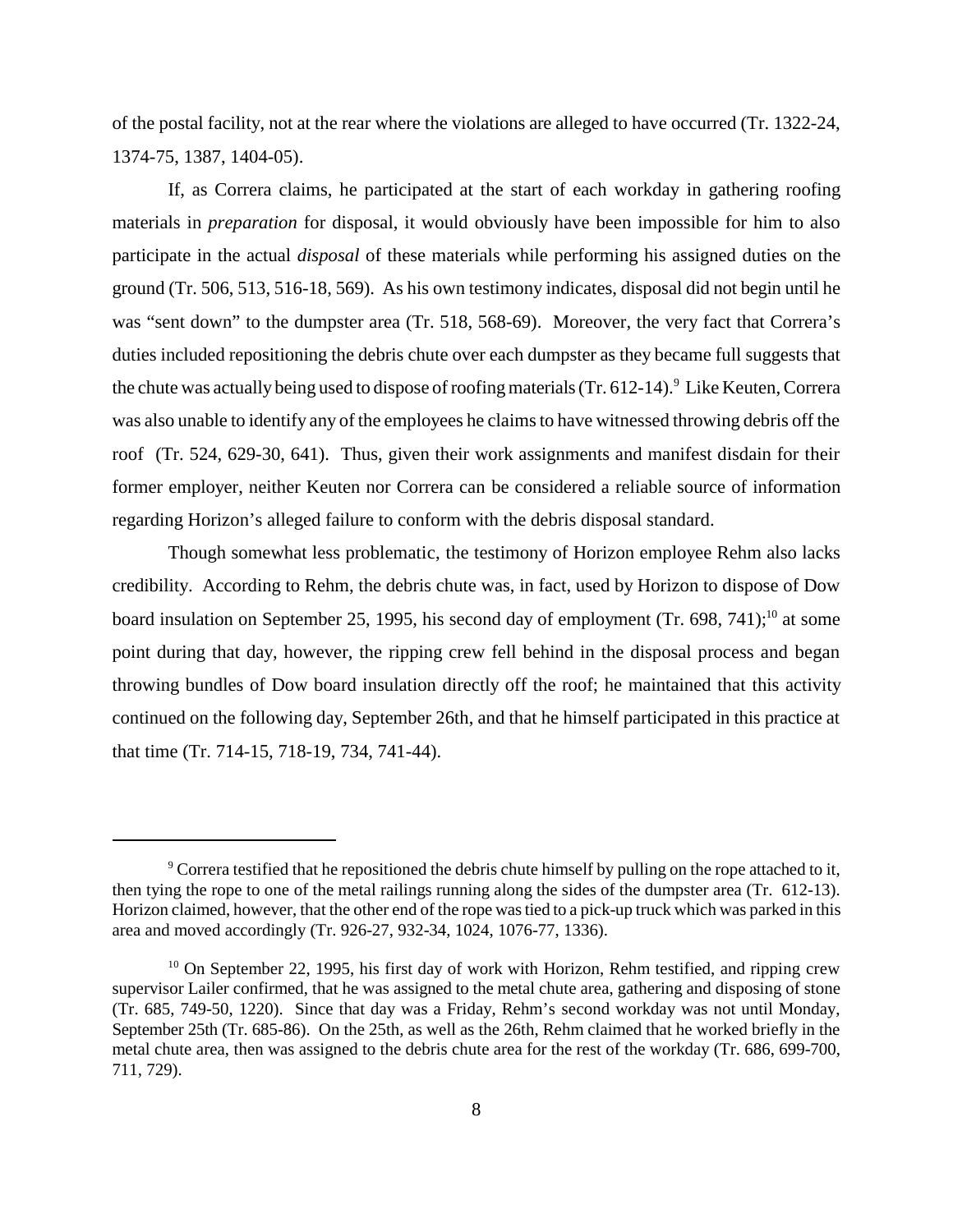Horizon claims that Rehm was "invited" to lie about Horizon's failure to use the debris chute because the Secretary failed to sequester him from the courtroom during employee Correra's testimony (Tr. 527-30; Horizon's Post-Hearing Brief at 39-40). It is unreasonable to believe that simply hearing Correra's testimony provided Rehm with information that prompted him to alter his own testimony. As a designated team leader for Horizon and, apparently, also president of the local roofer's union, Rehm was no doubt well aware of Correra's claims prior to the hearing (Tr. 464, 1005-06, 1021, 1185-86). However, any significance to be accorded Rehm's testimony is diminished not only by his limited employment experience with Horizon during the period in question, but also his senior position with the local roofer's union.<sup>11</sup> It is worth noting that Rehm, who apparently served as the union's president, and Keuten, who admitted he attempted to organize Horizon's employees at the behest of his union representative, began working for Horizon at the postal facility on the same day. Alone, this could be construed as nothing more than mere coincidence. But where a representative of the union, subsequent to Correra's accident, initiated contact with the compliance officer in order to provide him with written statements from none other than Keuten and Rehm, neither of whom the compliance officer had either contacted or spoken to himself, raises questions regarding Rehm's objectivity (Tr. 79-80, 290-91, 296-97).

Moreover, the record indicates that Rehm was never actually assigned to dispose of Dow board insulation in the debris-chute area; his duties involved only gathering the debris in *preparation* for disposal.<sup>12</sup> Rehm himself testified that on his second and third days of work for Horizon, he participated in bundling pieces of Dow board insulation in plastic sheets and dragging the bundles to the roof edge for disposal (Tr. 686, 692, 700, 704-06, 711, 729). Although, according to Rehm, two Horizon employees tied off at the roof edge near the debris chute were specifically responsible for disposing of the debris bundles down the chute, Rehm claimed that he too placed bundles in the chute, and then, with no direction or order to do so, also participated in rolling bundles off the roof

 $11$  The record is not clear as to Rehm's employment status with Horizon at the time of the hearing. The Secretary states in her brief that Rehm "continued to work for the company after the accident", citing as support for her claim vague testimony from ripping crew supervisor Lailer that Rehm "...was [at the worksite] for a great deal of time...." (Tr. 1022; Secretary's Post-Hearing Brief at 17).

 $12$  According to ripping crew supervisor Lailer, Rehm was not assigned the additional responsibilities associated with being a team leader until one week into his employment (Tr. 1220).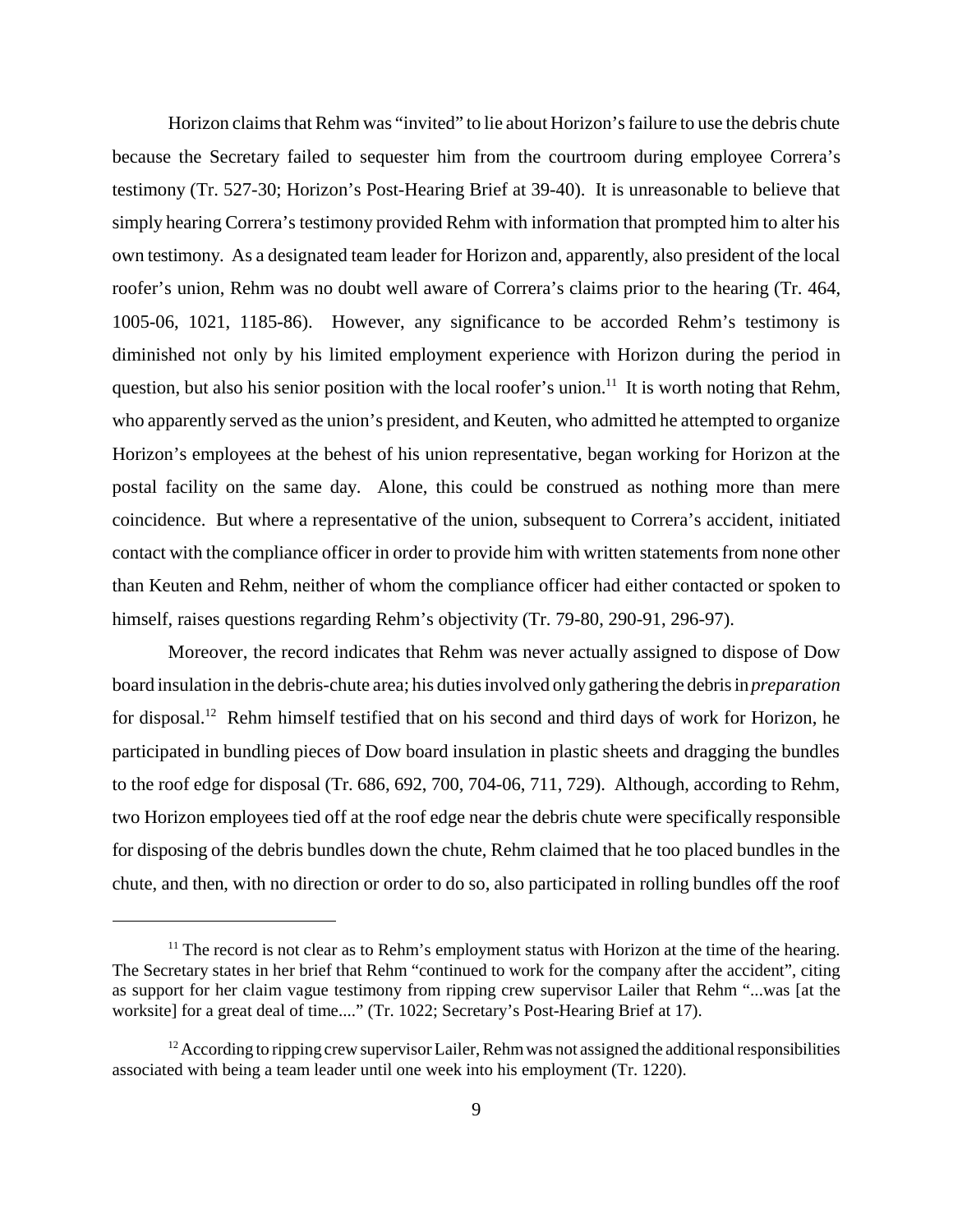edge (Tr. 698, 711-12, 714-15, 717-20, 734, 740-45).<sup>13</sup> Ripping crew supervisor Lailer testified that at this time, Rehm was specifically assigned to gather and transport debris, not participate in the disposal process (Tr. 1005-06, 1021-23, 1070).Jody Schroer, the Horizon employee primarily assigned to the debris chute to dispose of roofing materials, confirmed that most of Rehm's duties were performed in the center of the roof and involved transporting bundles of debris to the chute area (Tr. 1326-28). When shown a photograph of the immediate area surrounding the debris-chute opening, Rehm did not recognize it (Tr. 730-31; Exhibit C-2). Thus, given his work assignment and suspect credibility, Rehm's testimony regarding the use of the debris chute cannot be accorded any weight.

Postal employees Jasinski and Martel testified that they observed employees throwing roofing materials directly off the edge of the roof (Tr. 778-81, 784-87, 831-33, 857, 872, 875). However, their credibility was seriously damaged by their remarkable claim that the debris chute was not installed at the roof's edge until *after* Correra's accident on September 26, 1995 (Tr. 842-43, 858-59, 875-76). This startling assertion was not embraced by the Secretary and in fact, was refuted by every other witness present at the worksite prior to the accident, including Correra himself (Tr. 409-10, 418, 510-12, 521-23, 693, 698, 741, 899-901, 919, 923, 982, 1260-61, 1315-16, 1377-79, 1386-87). Photographs taken by the compliance officer on September 27, 1995, clearly depict the presence of a debris chute (Tr. 113, 188-90; Exhibits C-1 & C-3). Any suggestion that Horizon, in the aftermath of Correra's accident but before the arrival of the compliance officer, went through the trouble of installing a debris chute is simply not plausible. Where Jasinski and Martel, as their testimony indicates, were present in the loading dock area on a daily basis and frequently observed the work being performed on the roof during their breaks, it is incomprehensible that they could have missed seeing the presence of a 24-foot-long chute (Tr. 357, 776-78, 780-82, 798-806, 851-56, 878). If, as the Secretary suggests in her reply brief, these men were unable to discern the black debris chute from the black plastic sheeting draped behind it, they cannot be considered reliable eyewitnesses to the debris removal activities at the rear of the postal facility (Tr. 411; Secretary's Reply Brief at 7).

 $<sup>13</sup>$  Contrary to Rehm's testimony, witnesses for Horizon consistently testified that only one employee</sup> at any given time was stationed at the debris chute to perform disposal. See discussion, *supra* at 11-12.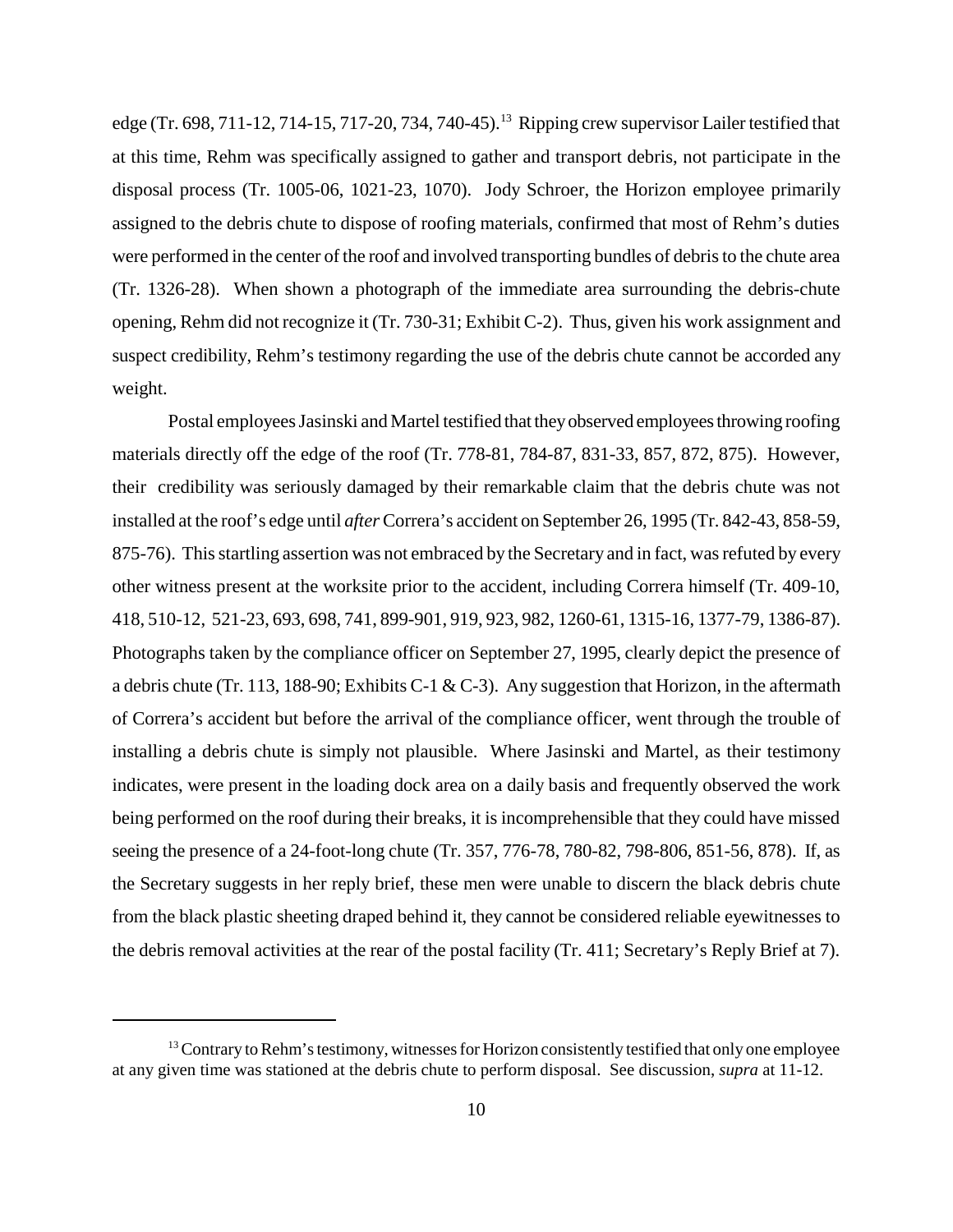Horizon's witnesses, on the other hand, were credible and knowledgeable about the work performed at the debris chute. Horizon employees Ed Ryan and Jody Schroer, ripping crew supervisor Michael Lailer, and owner Dean Robbins, who visited the worksite daily, all testified that roofing materials were never thrown off the edge of the roof in the debris-chute area (Tr. 1030, 1049, 1071-72, 1255, 1258-59, 1262, 1333-34).14 According to their testimony, after Dow board insulation and other roofing debris were brought to the debris chute, the actual disposal process typically involved only one employee, usually Schroer, who was tied off to a lanyard and responsible for placing debris into the chute (Tr. 985-88, 1033, 1061, 1115-16, 1125, 1134, 1162, 1261-62, 1316, 1378; Exhibit C-6).<sup>15</sup> This is consistent with what Lailer, Schroer, and Ryan told the compliance officer when he interviewed all three men on September 27, 1995 (Tr. 84, 159-61, 165, 300). Also credible was the testimony of Raymond Bender, an employee of Waste Management of Eastern New York ("Waste Management"), the company hired by Horizon to provide and empty the dumpsters under the debris chute (Tr. 895, 897, 914-15). Bender indicated that he was present at the worksite on a daily basis in September of 1995 and observed roofing materials being thrown through the debris chute, not off the edge of the roof (Tr. 915-24, 945-47, 969).

On the whole, it is difficult to believe that Horizon would conduct the disposal of roofing materials in the manner alleged by the Secretary's witnesses. Throwing large bags of bundled debris directly off the postal facility's roof would have resulted in a considerable mess in and around the dumpster area, which, of course, would then have to be removed with considerable time and effort expended. It is not apparent how this practice, as the Secretary claims, was more efficient or "faster" than using the debris chute (Tr. 252, 511). Horizon's owner testified that throwing debris directly off the roof's edge would have provided no economic benefit to the company since it would have simply created more work for employees (Tr. 1266-68). Furthermore, it is highly unlikely that the

<sup>&</sup>lt;sup>14</sup> According to the record, Ed Ryan was not a formal member of the ripping crew, but worked primarily with the reroofing crew; on occasion, however, such as the day of the accident, he assisted the ripping crew with removal of the existing roof (Tr. 1088, 1386).

<sup>&</sup>lt;sup>15</sup> On some occasions, the bags of debris were "snaked" to the chute by Schroer and other employees responsible for gathering and transporting the debris to the chute area; this method of disposal required repositioning the bag of debris to form a long, thin parcel and creating a funnel-like opening at the end which was then placed into the chute opening by Schroer (Tr. 1116-19, 1121-24, 1295-98, 1320-21).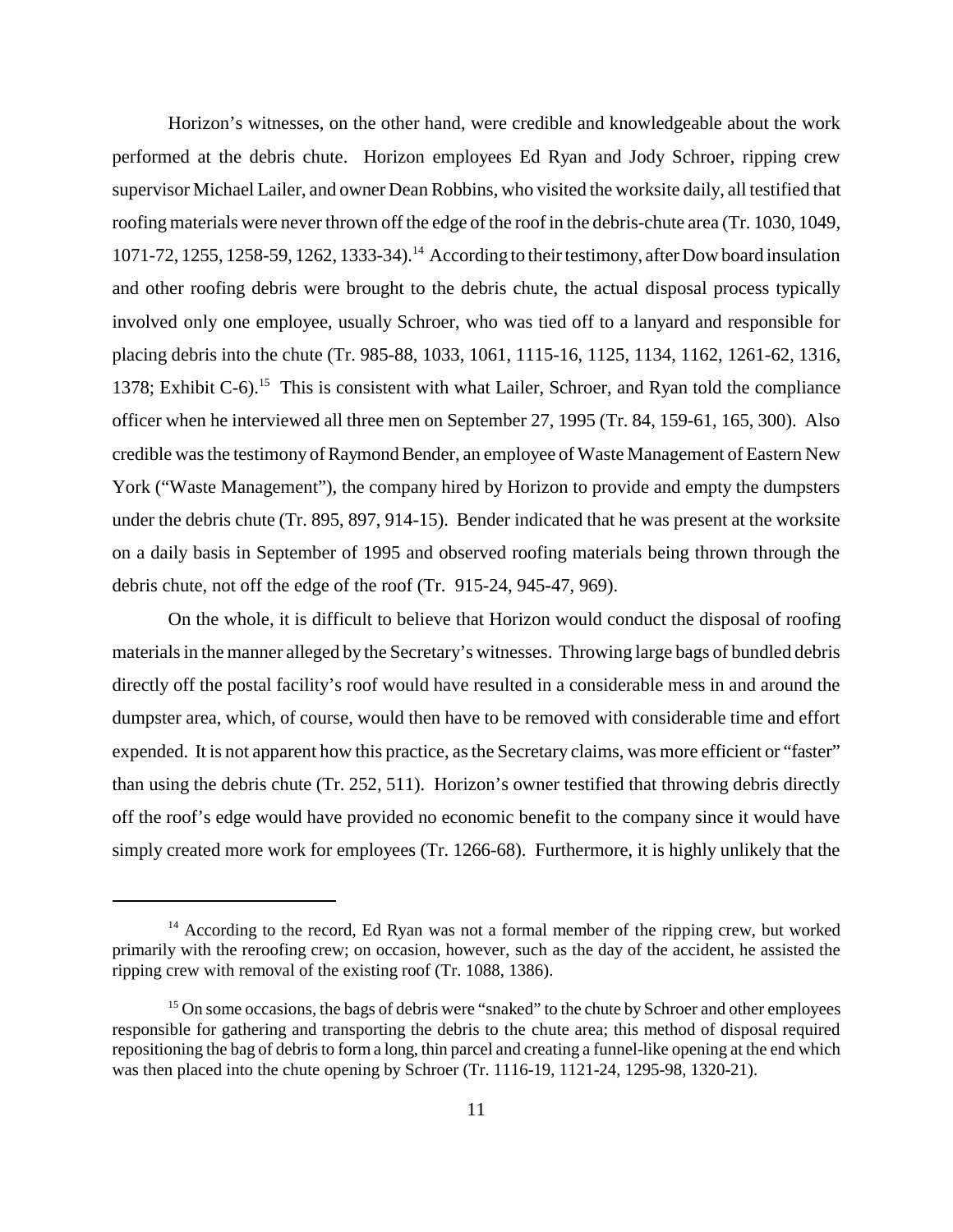postal employees, or any other individuals who required access to this area, would have tolerated the disarray that such a practice would have created.

The Secretary has failed to provide credible evidence that Horizon did not use the debris chute to dispose of roofing debris, in accordance with  $\S$  1926.252(a). Accordingly, this item is vacated.

#### **FALL PROTECTION**

Under the second item of the citation, as amended in her complaint, the Secretary alleges that Horizon violated § 1926.501(b)(10) by failing to provide fall protection for each employee engaged in roofing activities on a low-slope roof.<sup>16</sup> As set forth in her amended complaint, the Secretary argues that no fall protection was in place in the area where employees dragged debris to the roof edge where the fall distance was 32 feet (Secretary's Complaint at 3).

The cited standard allows an employer to use a combination of fall protection systems where a warning line system is being used. Horizon maintained that during the alleged violative period, the fall protection provided in the debris-chute area consisted primarily of a warning line system and a personal arrest system (Tr. 125, 1041-42; Exhibits R-14 & C-4). According to Horizon, a 9-foot lanyard was located at the debris chute opening, its use intended for the employee assigned to this area to dispose of roofing materials (Tr. 987-88, 1072-73, 1092-93, 1100-01, 1115; Exhibit R-14).17 In addition, warning lines were placed six feet away from the roof edge<sup>18</sup>, then angled towards the

<sup>&</sup>lt;sup>16</sup> The postal facility was described at the hearing as having a "flat roof", which falls within the definition of "low-slope roof." 29 C.F.R. § 1926.500(b).

 $17$  Although the compliance officer claimed that the lanyard he observed in this area on September 27, 1995, was only six feet long, ripping crew supervisor Lailer testified that the lanyard used during the period in question actually consisted of two 6-foot lanyards connected together, with 2 to 3 feet lost due to the fact that the first lanyard was wrapped around a wooden plank (Tr. 25, 60, 63, 165, 988, 1093, 1107-08; Exhibit C-3). In addition, according to Lailer, the location of the lanyard shown in a photograph taken by the compliance officer on September 27, 1995, is not representative of its location during the period in question (Tr. 1100-01, 1148-49; Exhibits C-3 & R-14). See discussion, *supra* at 16-17.

<sup>&</sup>lt;sup>18</sup> Although Lailer testified on cross-examination that the warning lines were placed about 10 to 12 feet from the roof edge, testimony from Horizon employees Schroer and Ryan confirmed Lailer's testimony on direct examination that the warning lines were placed six feet from the edge (Tr. 1119, 1161, 1326-27, 1352). The six-foot location is consistent with the requirements of § 1926.502(f)(ii), which states that when mechanical equipment is being used, warning lines shall be erected not less than six feet from the roof edge. (continued...)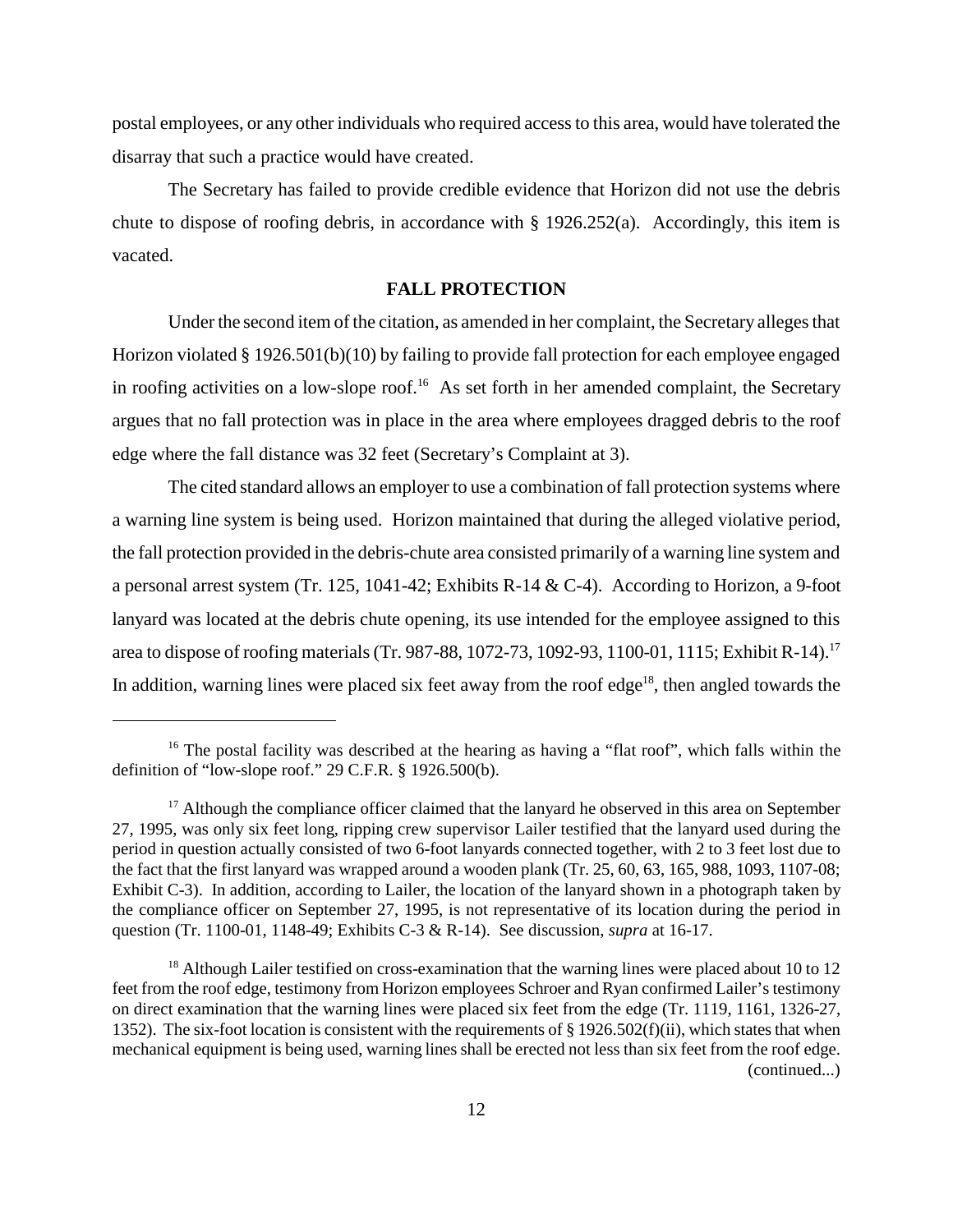debris chute opening and connected to stanchions located at each side of the opening; the warning lines extended about 25 feet along each side of the chute (Tr. 990-93, 1290, 1326-27, 1352, 1359-61; Exhibit R-14 & C-4).<sup>19</sup>

According to the compliance officer, his main concern with regard to fall protection was a 21-foot gap in the roof's "perimeter guarding" which he observed at the debris-chute opening on September 27, 1995; he did not witness any employees working in the area at that time (Tr. 27, 55- 57, 125-26, 128-29, 134, 157; Exhibits C-1 & C-2). Although throughout his testimony, the compliance officer referred to the fall protection variously as perimeter guarding, warning lines, and guardrails, Horizon maintained that the cabling at the edge of the roof was, in fact, a guardrail system that served as a secondary means of fall protection in the debris-chute area (Tr. 27, 29, 55, 58, 125- 26, 166, 309-18, 1326, 1331-32; Horizon's Post-Hearing Brief at 96).

 For this citation item, the alleged violative period, as amended, does not extend to the date of the compliance officer's inspection; according to the citation, the final date on which the violation existed was September 26, 1995 (Tr. 136-38, 230-34). Consequently, any observations made on September 27, 1995, cannot serve to establish that the observed conditions existed during the period in question. When confronted with this fact on cross-examination, the compliance officer testified that he believed that the same gap in perimeter guarding existed on September 26, 1995, based on employee Ryan's statement that a bundle of debris had accidentally fallen from the edge of the roof at the time of the accident, an event which the compliance officer assumed would not have occurred had the perimeter guarding been in place (Tr. 128-29, 140-51, 157; Exhibit R-3). But this is a weak assumption based upon tenuous facts relating to the size of the bundle in question and the height of the "perimeter guarding". The compliance officer's conclusion was further undermined by Ryan's

 $18$ (...continued)

Schroer, the employee usually assigned to the debris chute and designated by Lailer to be the "competent" person in charge of this work station, also indicated that with the warning lines at the six-foot location, he was able to reach the bundles of debris placed behind the warning lines without, as Lailer claimed, having to disconnect from the 9-foot lanyard (Tr. 1047-48, 1121, 1161-64, 1329).

 $19$  The presence of an expansion joint on the roof about 20 feet to the left of the debris chute required Horizon to extend the warning lines on that side only up to the joint, then back towards the center of the roof (Tr. 992-93, 999; Exhibits R-14 & C-2).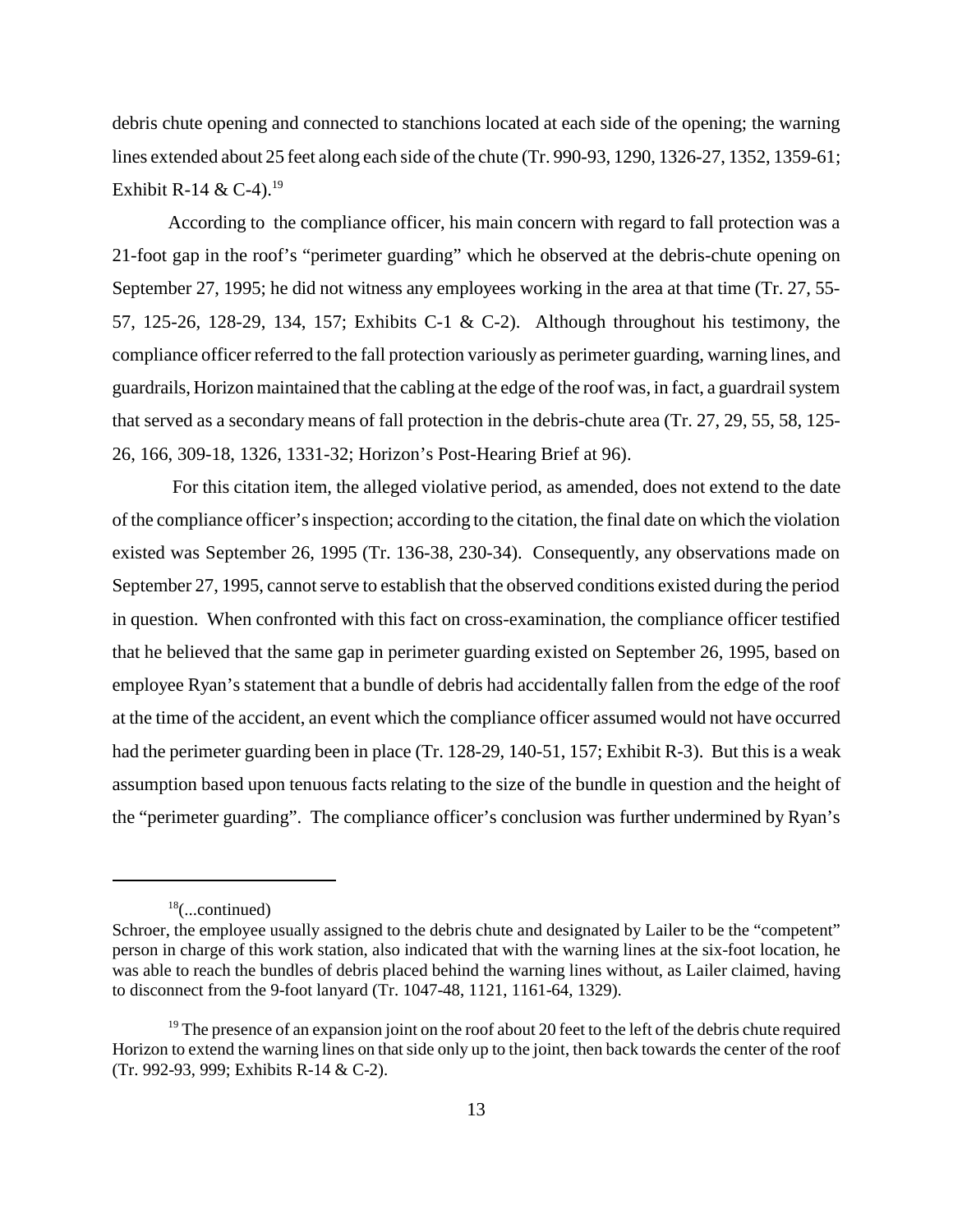testimony at the hearing that he no longer believed a debris bundle had fallen from the roof on that day (Tr. 1378, 1385, 1399).

Moreover, ripping crew supervisor Lailer credibly testified that the photographs taken by the compliance officer of the debris-chute area on September 27, 1995, do not accurately depict the fall protection system used by Horizon during the period in question; according to Lailer, the set-up visible in these photographs was more consistent with that used whenever Horizon had to remove pallets of Dow board insulation from the roof with a lull (Tr. 990-91, 997-98, 1044, 1046-47, 1074- 76, 1079-80, 1164, 1176, 1205-06, 1331-32, 1360-61; Exhibits C-1 & C-2). On these occasions, Lailer testified, an "insulation fork" was used to transfer the pallets of insulation to the roof's edge, and a "verbal warning system", referred to by the cited standard as a safety monitoring system, was used for fall protection (Tr. 1079-80). Schroer confirmed that the cabling in this area of the debris chute was dropped in order to unload the pallets onto the lull, but was not always reconnected since it was not the primary means of fall protection in this area (Tr. 1331-32).

Given the limitations of the compliance officer's testimony, the Secretary has focused instead on the testimony of Horizon employees Keuten, Correra, and Rehm, all of whom testified that during the period in question, they worked and/or observed other employees engaged in work in the area beyond the warning lines without any type of fall protection whatsoever (Tr. 398-406, 473, 486-88, 493-95, 519, 566-67, 650-51, 715). The Secretary's proof of a violation depends largely upon the credibility of these three witnesses.

According to the testimony of Keuten, Correra, and Rehm, the work which they and others performed at the roof's edge without fall protection included not only disposing of roofing materials directly off the edge of the roof, a claim which was rejected under the previous citation item, but also dragging debris bundles to the chute opening and retrieving the large sheets of plastic sent up to the roof by Correra (Tr. 404-05, 494-95, 566-67, 735, 748). As previously noted, the work assignments of these men were well-defined during the period in question: Keuten worked in the metal chute area removing stone, Correra worked on the ground below both chutes at different times, and Rehm worked at the center of the roof gathering Dow board for disposal. Thus, despite their testimony to the contrary, none of them had reason or cause to enter the area of the debris chute opening beyond the warning lines. Given their suspect credibility, discussed *supra*, any claims on their part to have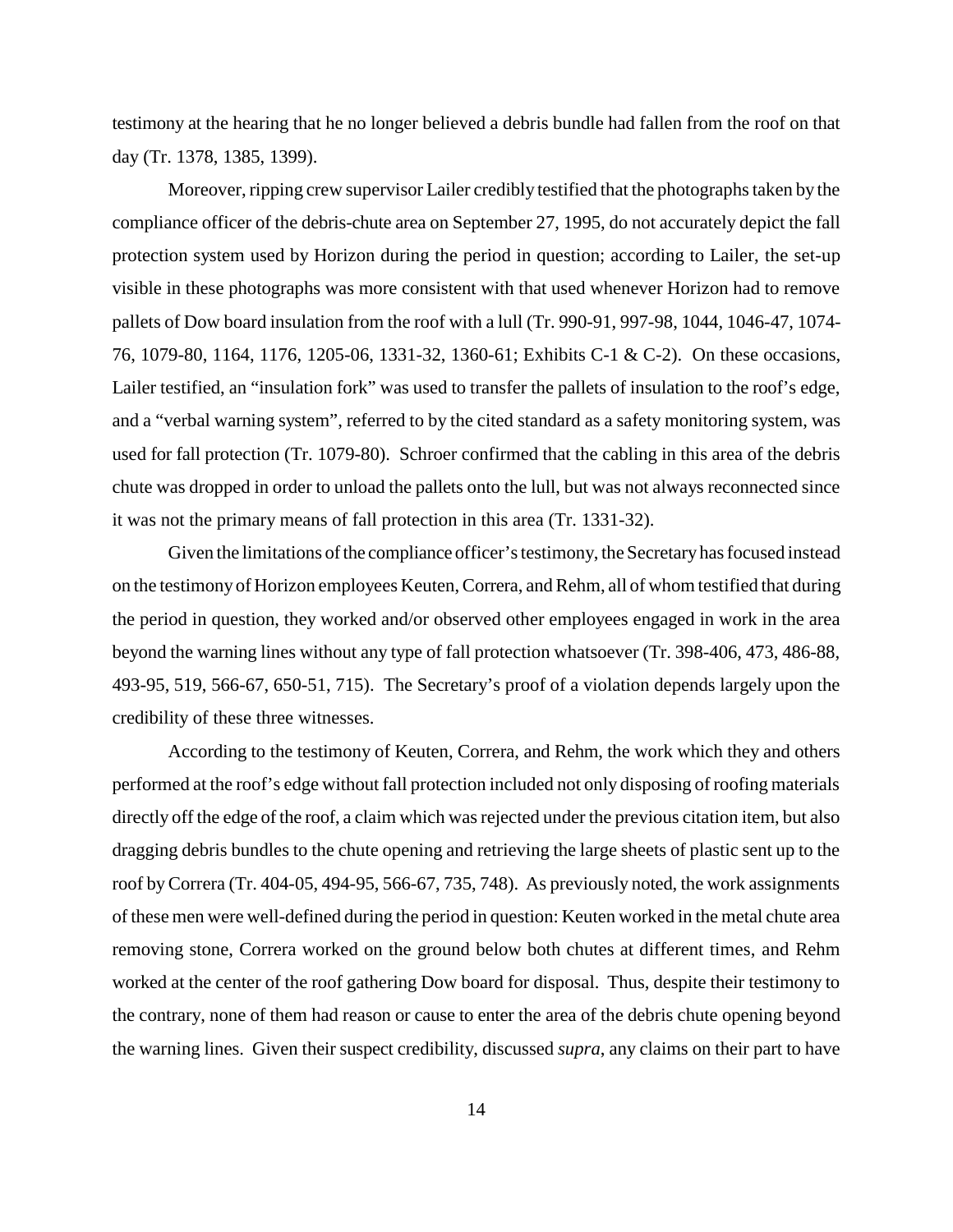done so themselves, or to have observed others engaged in this conduct, must be met with skepticism.<sup>20</sup>

Of the three Horizon employees who testified for the Secretary, Rehm apparently came the closest to the roof's edge when he dragged bundles of debris to the employee assigned to the debris chute. However, according to ripping crew supervisor Lailer, as well as employees Schroer and Ryan, neither Rehm nor any of the other employees assigned to perform this task were required to travel beyond the warning lines to do so (Tr. 1021, 1023-24, 1070-71, 1073, 1327, 1330). Beyond the warning lines, as previously indicated, a lanyard intended for use by the employee assigned to the debris chute was the primary means of fall protection.<sup>21</sup> The lanyard's 9-foot length made it possible for that employee to reach the debris bundles placed at or behind the warning lines located six feet from the roof's edge (Tr. 1079, 1112, 1159-60, 1282, 1329, 1339-40, 1385, 1397-98). If the debris bundles were placed farther away, the employees assigned to drag the bundles to this area would assist the employee assigned to the debris chute using the "snaking" method of disposal; in such instances, however, the employees remained in the area behind the warning lines (Tr. 1356, 1117, 1121, 1126-27, 1130, 1356).

As further proof of a violation, the Secretary cites to Lailer's testimony that the lanyard at the debris chute opening was repositioned twice during the period in question (Tr. 1148-49, 1237-38; Exhibit R-14). However, the Secretary has not shown that the employee or employees who repositioned the lanyard were not protected on these occasions by a safety monitoring system (Tr.

 $20$  For similar reasons, Keuten and Correra's contention that a lanyard was never provided at the debris chute during the period in question is also rejected (Tr. 400-02, 405, 650-51). Regardless of their credibility problems, their respective work assignments would have made it difficult for either one to have obtained reliable knowledge about the use or presence of any fall protection in this area of the roof. Rehm, on the other hand, worked on the roof in the general area of the debris chute, albeit for less than two days during the period in question, and he testified that during the disposal process, he observed two employees tied off to a "safety line" at the debris chute (Tr. 717, 740, 755).

<sup>&</sup>lt;sup>21</sup> Although he infrequently worked in the debris-chute area, employee Ryan testified that on the day of the accident, he went beyond the warning lines to dispose of a bundle of Dow board insulation (Tr. 1378). Schroer was apparently not at his post, and no other employee had taken his place. Ryan testified that he performed disposal work in lieu of Schroer only 3 or 4 times during the alleged violative period, and that on each occasion, including the day of the accident, he had tied off to the lanyard located at the debris chute (Tr. 1378, 1388-92, 1397-98). The Secretary has presented no credible evidence to suggest otherwise.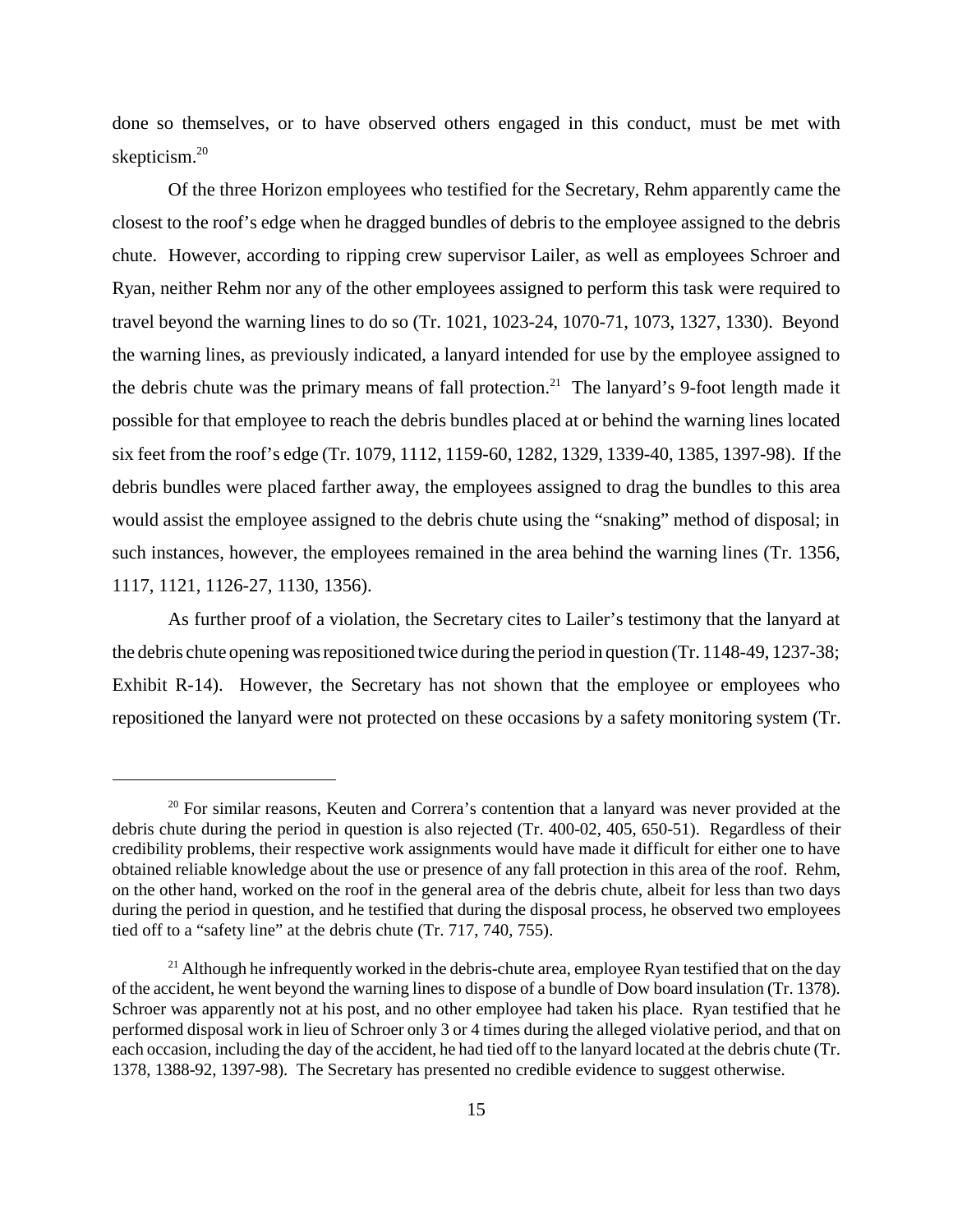128-29, 259-61).When a Horizon employee had to travel beyond the warning lines and tying off to the lanyard was not an option, the record establishes that a safety monitoring system, one of the options under the cited standard, was employed.<sup>22</sup> As noted *supra*, Lailer testified that a safety monitoring system was used whenever pallets of Dow board insulation were removed from the roof by a lull. In addition, a safety monitoring system and a safety monitor are referenced in two of the items on a checklist of daily safety procedures created by Lailer on September 29, 1995, at the compliance officer's request (Tr. 1039; Exhibit C-5). Schroer confirmed that a verbal warning system was used whenever an employee had to travel beyond the warning lines without fall protection, and both he and Lailer indicated that at some point during the roofing project, they had each served as a safety monitor (Tr. 1039, 1334-35).

The Secretary having failed to produce credible evidence that Horizon's fall protection system in the debris-chute area did not satisfy the requirements of  $\S$  1926.501(b)(10), this item is vacated.

## **PROTECTION FROM FALLING OBJECTS**

The third item of the citation alleges that Horizon violated  $\S$  1926.501(c)(3) by failing to implement specific measures to protect employees exposed to falling objects. Under this standard, when an employee is exposed to falling objects, an employer is required to have each employee wear a hard hat and must also implement one of three safety measures. The employer can erect some type of barrier, such as a guardrail system, to prevent objects from falling; erect a canopy structure and keep potential fall objects far enough from the edge to keep them from falling if accidentally displaced; or:

> (3) Barricade the area to which objects could fall, prohibit employees from entering the barricaded area, and keep objects that may fall far

<sup>&</sup>lt;sup>22</sup> As the compliance officer suggested at the hearing, § 1926.502(h)(2) prohibits the use or storage of mechanical equipment in areas where safety monitoring systems are being used to monitor employees engaged in roofing operations on low-slope roofs (Tr. 273). While mechanical equipment was, as indicated *supra*, used on the roof of the postal facility during the removal process, the compliance officer acknowledged that such equipment was not being used or stored in the immediate area of the debris chute (Tr. 273).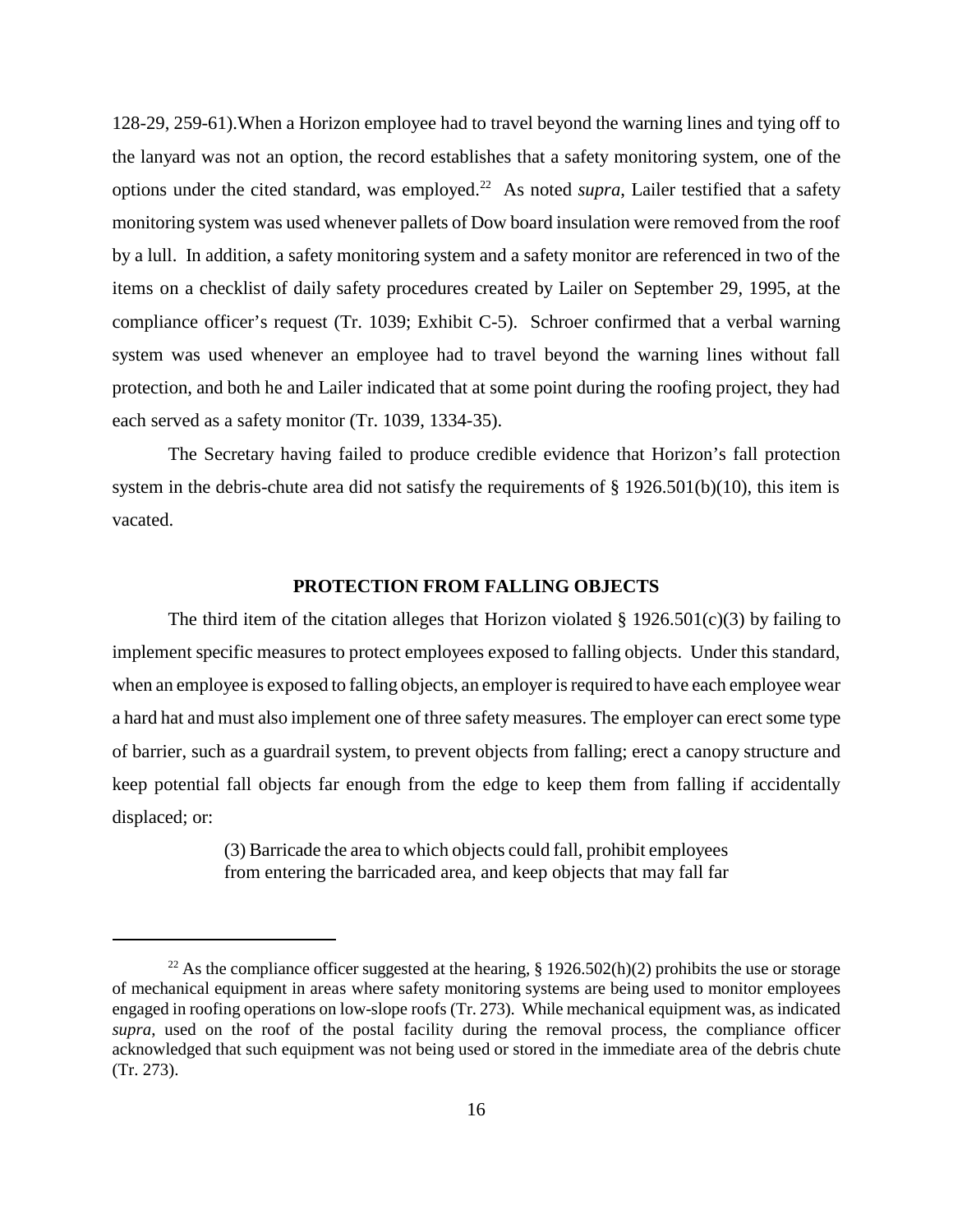enough away from the edge of a higher level so that those objects would not go over the edge if they were accidentally displaced. $^{23}$ 

In both the citation and the complaint the Secretary alleged that "no system" or "barricade" was in place to prevent Horizon's employees from being struck by roofing debris that was placed at the roof's edge in the debris-chute area, then thrown or dumped over the edge from a height of 32 feet. With one exception discussed below, during the hearing and in her posthearing brief, the Secretary's case has been focused solely on Correra as being exposed to the hazard of falling debris (Tr. 68, 89-90; Secretary's Post-Hearing Brief at 28). It is not disputed that Correra was assigned to the dumpster area and required to physically enter the dumpsters in order to level out the roofing debris.24 Horizon argues that simply being inside the dumpster does not constitute a hazard (Tr. 533). It has already been established that the debris chute was, in fact, used to dispose of roofing materials.<sup>25</sup> In addition, the employee on the roof assigned to the debris chute was required to communicate with Correra on the ground, alerting him whenever debris was about to be placed inside the chute. Correra himself testified that upon hearing this verbal warning, he would either exit the dumpster or move as far away as possible from the chute opening (Tr. 508-09, 614, 626-27). Employee Ryan testified that on the day of the accident he yelled down a warning to Correra before placing debris into the chute; although Correra could not recall his position in the dumpster just before being struck by the debris, Ryan indicated that he observed Correra standing on the lip of the dumpster about 15 feet away from the chute opening (Tr. 569-70, 652-55, 1379, 1385-86, 1398, 1401, 1411). Although Correra claimed that on a daily basis, debris was thrown from the roof without warning, his testimony is not credible (Tr. 628-29).

 $23$  The Secretary misreads the subpart (3) option by claiming in her post-hearing brief that an employer is required to implement only one of the elements contained in this option (Secretary's Post-Hearing Brief at 27-28). The use of the word "and" clearly indicates that all of the specified measures must be implemented in order to constitute compliance with the third option.

<sup>&</sup>lt;sup>24</sup> According to employee Keuten, spreading out debris inside a dumpster is a common practice in the roofing industry (Tr. 450, 459).

<sup>&</sup>lt;sup>25</sup> Although the Secretary contends, based upon Correra's less than credible testimony, that sections of the roof's third layer, the "skins", were also thrown directly off the roof edge, the record does not support such a claim (Tr. 506-07, 523-24, 618-19). See discussion of skins disposal *infra* at 21-22.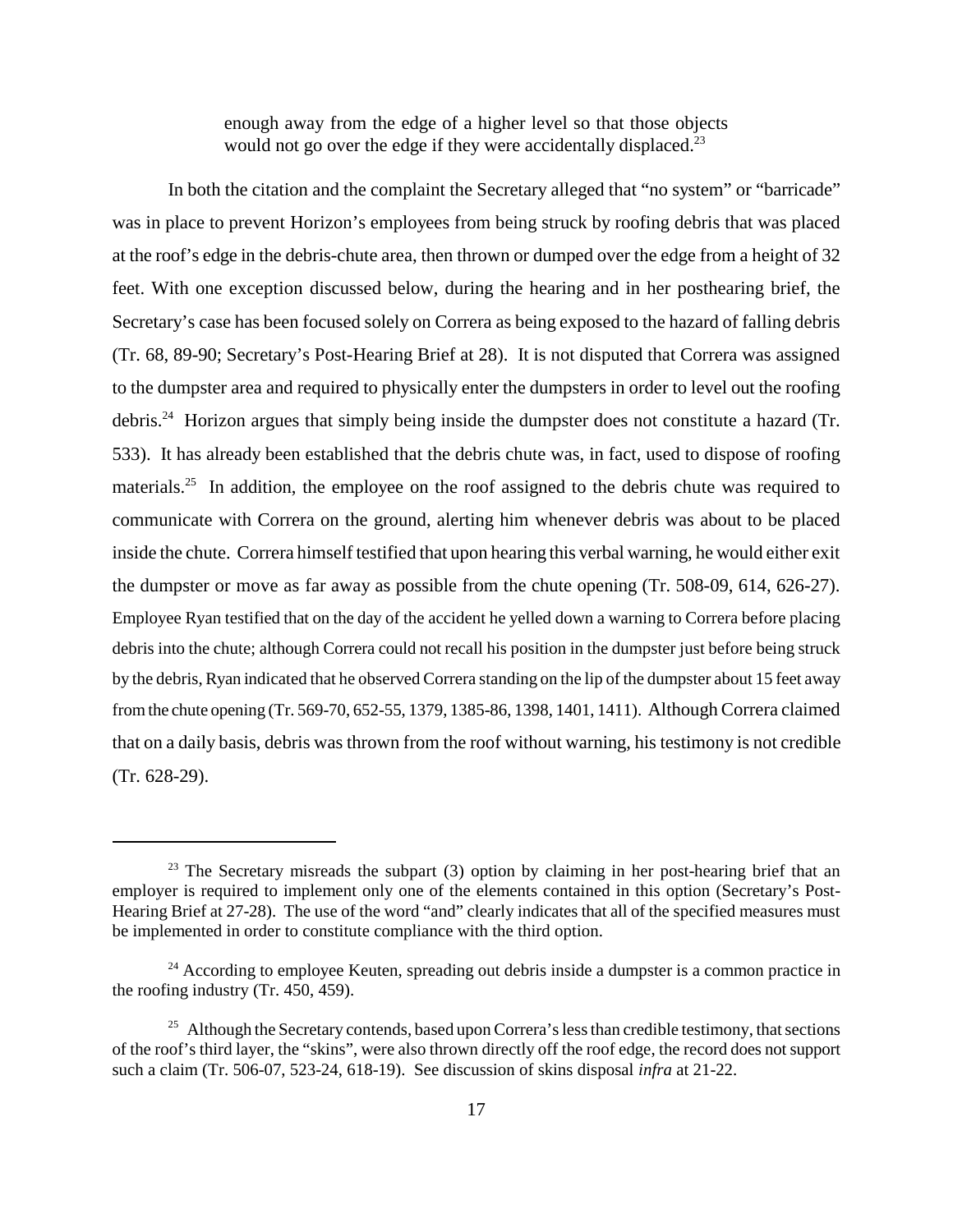One would expect that when handling roofing materials at a height of 32 feet, an occasional spillover of some debris occurred; however, with the debris chute in place to guide the materials and a dumpster below to contain them, it is reasonable to infer that any errant debris was likely kept to a minimum and limited to the type of smaller and/or lighter-weight materials which constituted more of a housekeeping nuisance than a significant hazard. Thus, given Horizon's procedure for the disposal of roofing materials in the debris-chute area, it is not apparent that Correra was ever exposed to a hazard from falling objects.

The Secretary argues that Horizon was required to "keep Correra out of the [dumpster] area when objects could fall" (Secretary's Post-Hearing Brief at 28). But Correra had to have access to this area in order to perform his work. To that end, Horizon instituted a disposal procedure which confined roofing materials to the debris chute and the dumpsters below. In addition, reasonable precautions were taken to ensure that whenever Correra was working inside the dumpster over which the debris chute was positioned, he was made aware that materials were on their way down the chute whereupon he was to either exit the dumpster or move to the end farthest away from the chute opening. When properly implemented, this system adequately addressed the hazard posed by falling debris.

The issue of other Horizon employees being exposed to the hazard of falling objects was raised by the compliance officer's testimony claiming that Horizon did not adequately barricade the end of each dumpster facing away from the postal facility (Tr. 64, 66-69, 72, 261-63; Exhibit C-1).<sup>26</sup> In his view, employees walking near the dumpsters were exposed to the hazard of falling objects. He conceded that the dumpsters were sufficiently barricaded on three sides by the building's loading dock at their back end and the metal railings at their sides (Tr. 261-63). But the dumpsters themselves can be considered barricades in that they served to contain the roofing materials sent down the debris chute and, with the exception of Correra, deterred passage through the area underneath and around the chute opening (Tr. 68-69).

<sup>&</sup>lt;sup>26</sup> Though not defined under Subpart M (Fall Protection), a barricade is defined at § 1926.203(a), under Subpart G (Signs, Signals, and Barricades), as "an obstruction to deter the passage of persons or vehicles".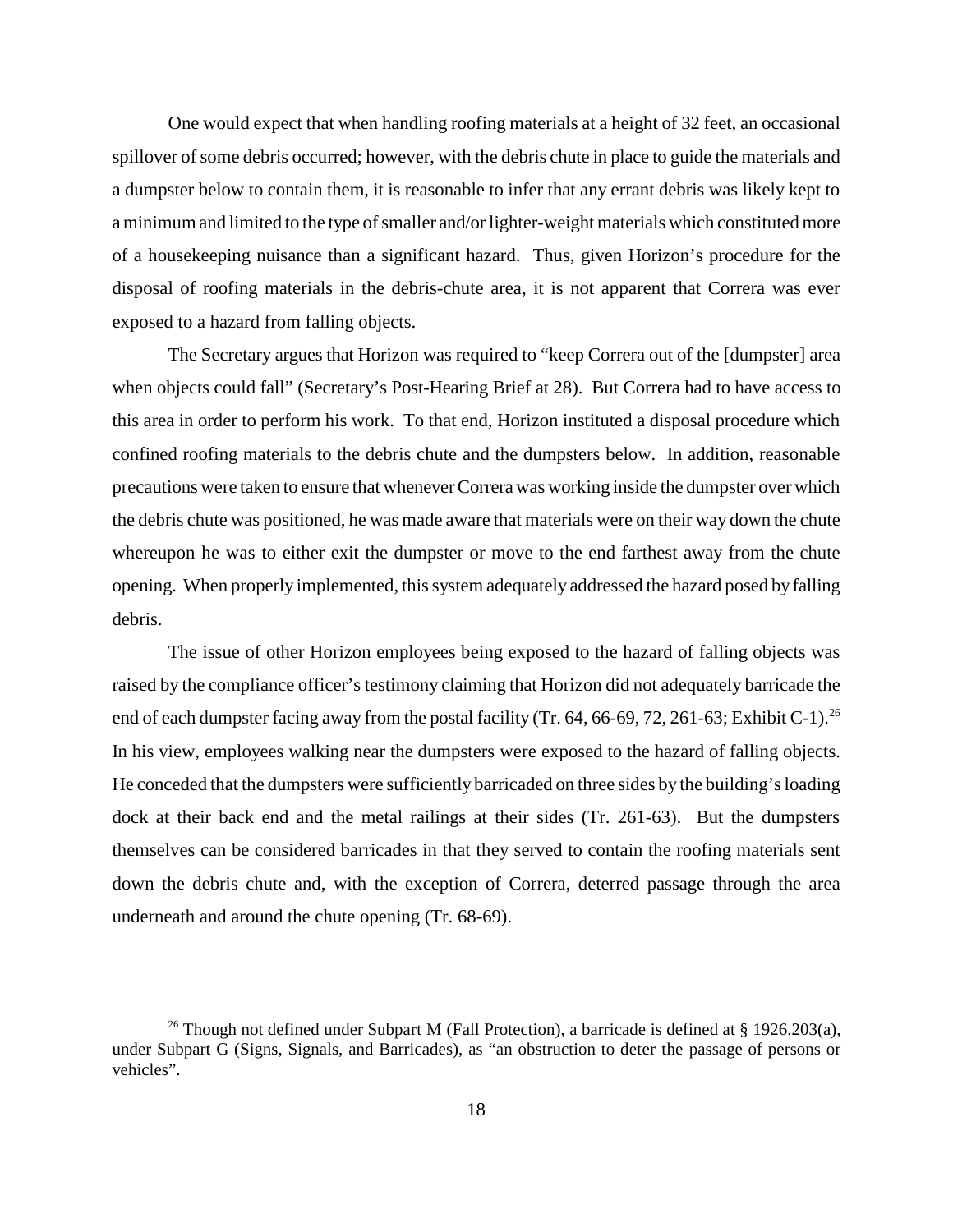The record also indicates that Horizon strung yellow caution tape across the front of the dumpsters during part of each workday; the caution tape was strung between the metal railings at the sides of the dumpsters and attached at its center point to a pick-up truck which was parked in this area and used to reposition the debris chute (Tr. 357-60, 1077-79, 1219, 1336-39). According to employee Schroer, the caution tape was taken down only when the ground employee, Correra, was present to monitor the dumpster area for vehicles and individuals (Tr. 1338-39). Under these circumstances, it is not evident that Horizon was required to further barricade the area around the dumpsters.

Finally, relying upon the testimony of employees Keuten, Correra, and Rehm, the Secretary contends that Horizon failed to keep debris bundles far enough away from the roof's edge so that they would not go over the edge if they were accidentally displaced (Tr. 334-36, 398, 487, 493, 519- 20, 568, 718, 742; Exhibit R-3).<sup>27</sup> In addition to the questionable credibility of all three of these witnesses, it has already been found that debris bundles were dragged only as far as the warning lines, six feet from the roof's edge, until ready for disposal. Even if they were placed in the area beyond the warning lines and along the roof's edge, given the large size and bulky nature of these bundles, it would have been virtually impossible for one to have been "accidentally displaced" (Exhibit C-4). Employee Ryan confirmed that the debris bundles he was handling at the time of the accident were not placed at the immediate edge of the roof, and despite his statement to the compliance officer indicating otherwise, he no longer believed that one of these bundles had accidentally fallen from the roof and onto Correra (Tr. 1385, 1395-99; Exhibits R-3  $\&$  R-14).

Having failed to show that any of Horizon's employees, including Correra, were exposed to the hazard of falling objects, the item alleging violation of  $\S 1926.501(c)(3)$  is not warranted.

### **CHUTE TOEBOARD OR BUMPER**

 $27$  Horizon contends that in making this argument, the Secretary has impermissibly expanded her allegations under this citation item (Horizon's Reply Brief at 12-13). However, the Secretary amended the incident description under this item in her complaint, adding language which raised this very issue: "...no barricade was in place to prevent employees from being struck by roofing debris *that was placed at the roof's edge*..." (Secretary's Complaint at 3).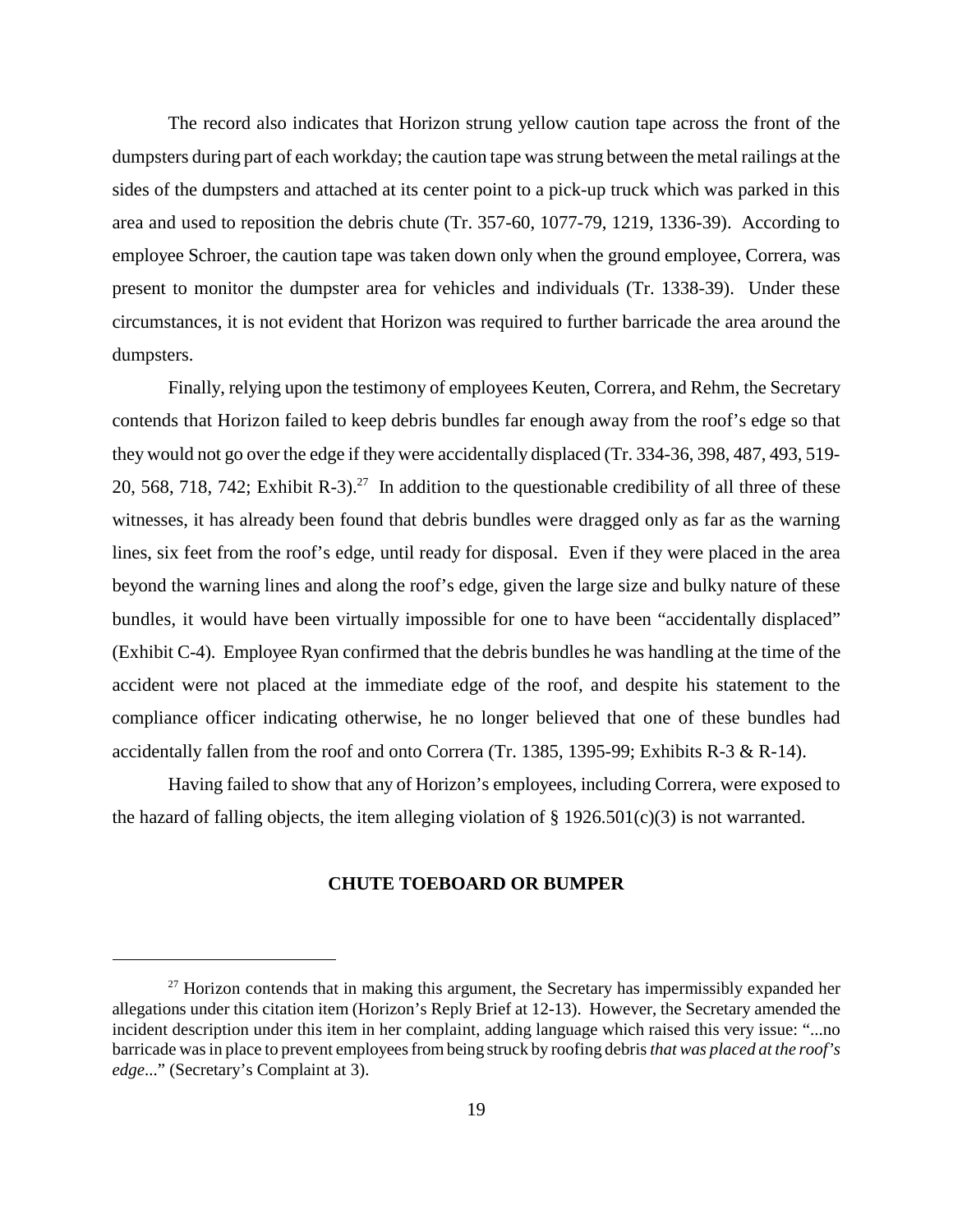The sixth item of the citation alleges that Horizon violated § 1926.852(f) by failing to equip the debris chute with a toeboard or bumper. As indicated *supra* n.1, the Secretary filed a motion to amend the citation to reflect that the date of violation for this item was "on or about 9/12/95", rather than September 27, 1995, as indicated in the citation. The motion is denied as moot for the following reasons.

Section 1926.852 contains seven subsections governing the set-up and use of materials chutes. Two of these subsections, the second of which is in issue here, must be read together since their requirements are related. Section 1926.852(e) sets forth the general protections required for employees dumping debris into a chute opening:

> *Any chute opening, into which workmen dump debris*, shall be protected by a substantial guardrail approximately 42 inches above the floor or other surface *on which the men stand to dump the material*. Any space between the chute and the edge of openings in the floors through which it passes shall be solidly covered over. (Emphasis added).

Subsection (f), for which Horizon was cited, then adds an additional means of protection for those instances in which mechanical equipment or wheelbarrows are used by the employees to perform the "dumping":

> *Where the material is dumped from mechanical equipment or wheelbarrows*, a securely attached toeboard or bumper, not less than 4 inches thick and 6 inches high, shall be provided at each chute opening. (Emphasis added)

Thus, a toeboard or bumper is required under subsection (f) only where the material is being dumped into the chute opening from mechanical equipment or wheelbarrows.

Here, Horizon does not deny that wheelbarrows were used on the roof in the debris-chute area to gather the built-up roof or "skins" for disposal (Tr. 995, 1155, 1234-35, 1317, 1319). Although ripping crew supervisor Lailer and employee Schroer each described different methods by which the skins were actually placed into the debris chute, neither method involved dumping the contents of the wheelbarrow directly into the chute opening. According to Lailer, the skins were dumped out of the wheelbarrow at the feet of the employee assigned to the debris chute who placed the skins into the chute by hand (Tr. 995-96, 1155-56, 1235-36). Schroer, on the other hand, testified that due to their heavy weight, the skins were never dumped out of the wheelbarrows onto the roof;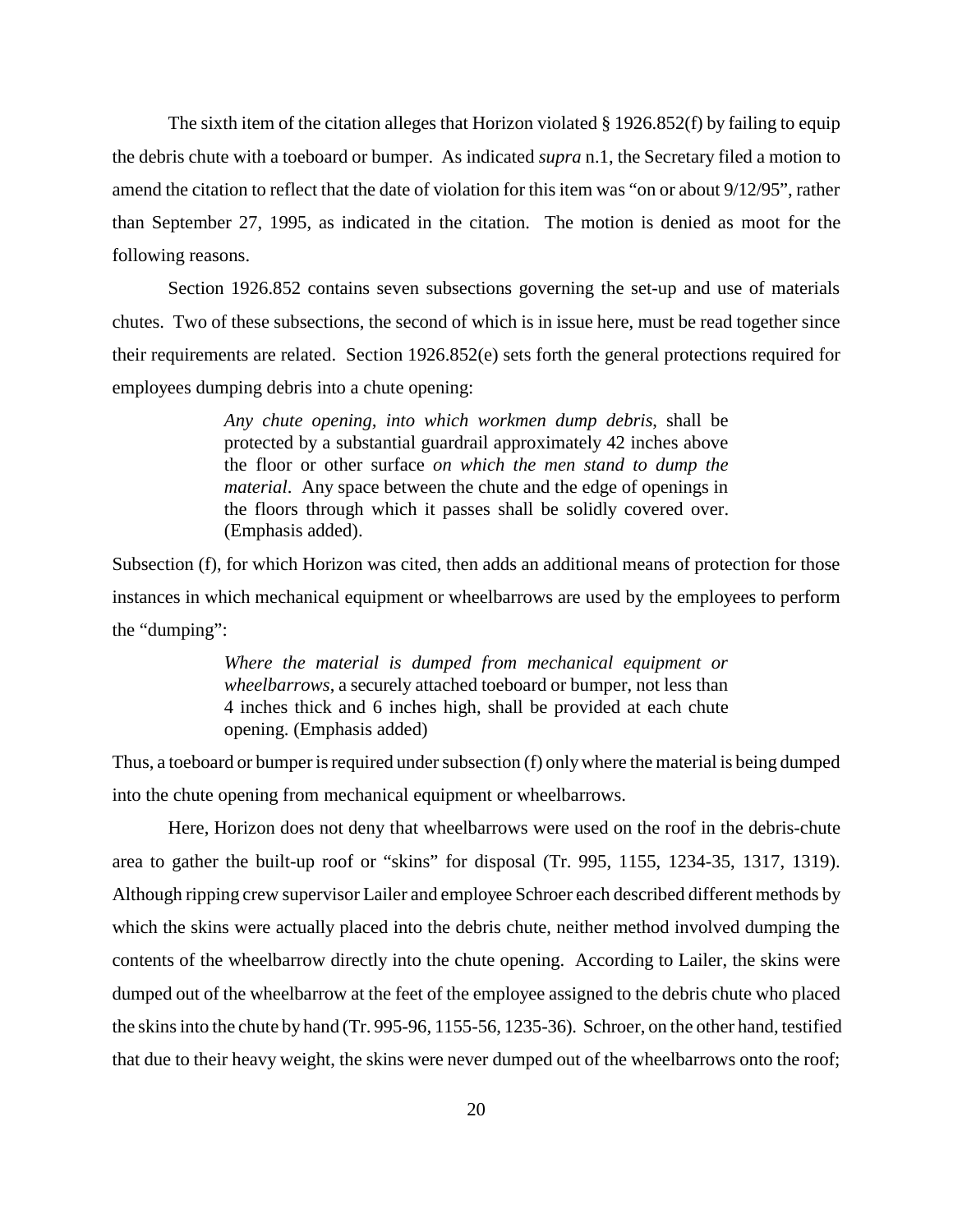he maintained that the full wheelbarrows were held upright while the employee assigned to the debris chute unloaded the skins by hand and placed them into the chute opening (Tr. 1319-20, 1352-55). In either case, the wheelbarrows were never taken directly to the chute opening, nor were their contents ever dumped directly into the chute. Thus, there was no danger that the forward progress of the wheelbarrows could carry them or their contents over the roof's edge. As the compliance officer himself conceded, a toeboard is not required if nothing is wheeled to the edge (Tr. 113).

Relying upon the testimony of Correra, the Secretary argues that wheelbarrows were also used in the *debris-chute* area to dispose of stone on those occasions when the *metal chute* could not be used because the truck bed below it was full (Tr. 511, 522, 616). Since, according to Correra, the wheelbarrows full of stone were taken to the roof's edge and dumped directly into the debris-chute opening, the Secretary maintains that a toeboard was required in this area. Correra's credibility problems have already been discussed. It is difficult to believe that Horizon would take the time and effort required to set up two separate chute areas complete with separate disposal procedures if, as Correra suggests, the roofing materials could be disposed of through the same chute and mixed without consequence (Tr. 352-55). Horizon made different arrangements for the offsite disposal of the roofing materials, the cost of which was determined in part by weight. Lailer testified that the different types of debris could not be mixed; any stone found amidst the Dow board insulation was sifted out and taken to the metal chute for disposal, while sections of skins were dumped into a dumpster separate from those containing insulation (Tr. 355, 1200-01, 1211, 1225-30, 1242, 1316). According to the Waste Management employee who emptied the dumpsters during this phase of the project, there was never any stone in the dumpsters, only insulation (Tr. 948-499, 967). The record fails to support any claim that wheelbarrows of stone were dumped into the debris chute at any time during the roofing project.

Because the Secretary has failed to prove that Horizon used the wheelbarrows to actually dump roofing materials directly into the debris chute, the requirements of § 1926.852(f) are inapplicable and the Secretary's motion to amend the date of the alleged violation is denied as moot.

Based upon the foregoing findings and conclusions, it is

ORDERED that item 1, alleging serious violation of § 1926.252(a), is vacated. It is further